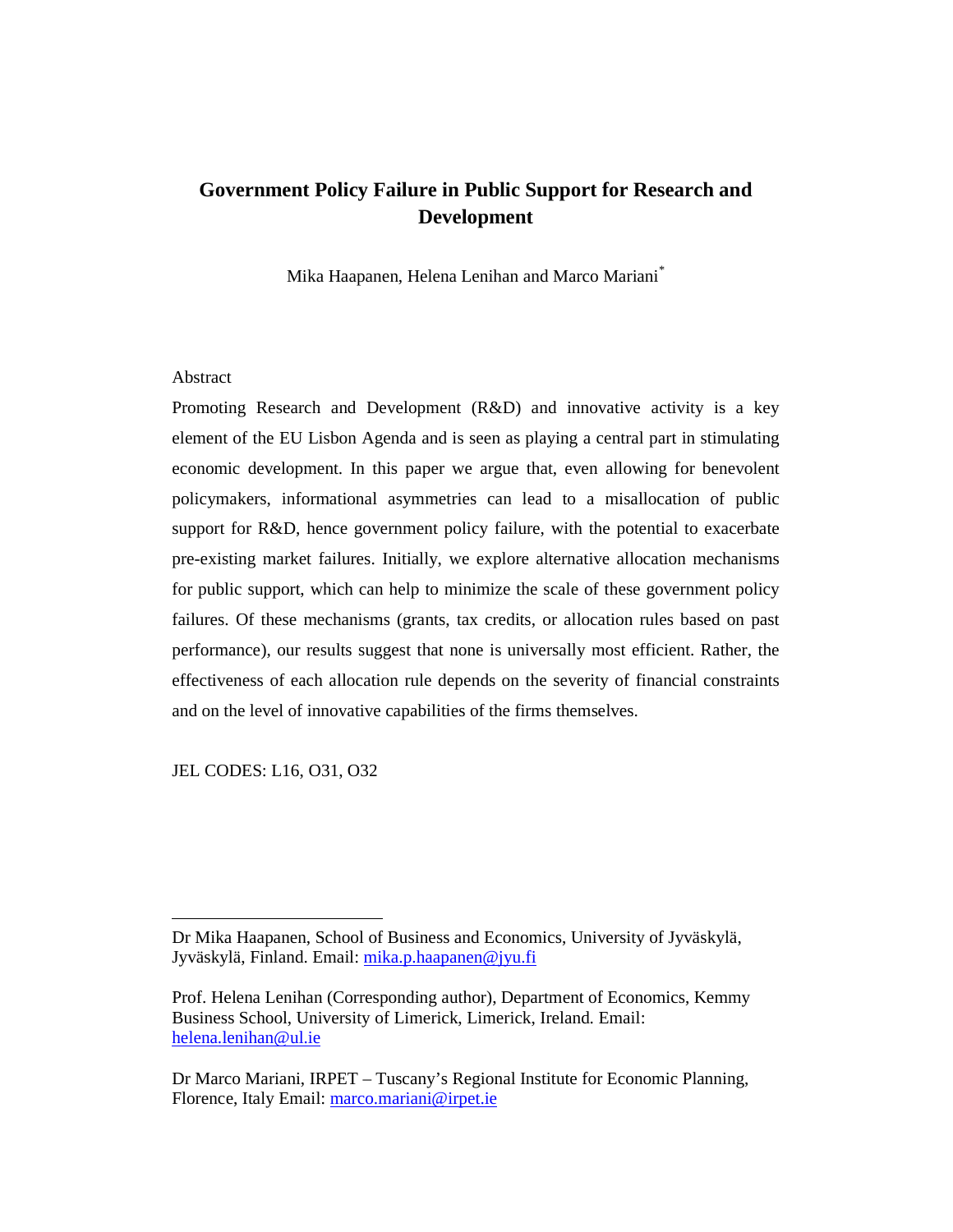## **Introduction**

Promoting Research and Development (R&D) and innovative activity is seen as playing a central part in stimulating economic development (Fagerberg et al. 2006; Ramstad 2009; Becker and Pain 2008; Edquist 2011; Innovation Union 2011). Despite persistent skepticism about technology policy in certain academic and political circles, investment in R&D is a major issue for Europe's long-term policy strategy (Ortega-Argiles et al. 2009). Moreover, considerable evidence shows that there is a positive link between government policy incentives for R&D and the extent of firms' R&D investments: the additionality of public R&D support is often, though not always, positive (Meuleman and De Maeseneire 2012; Zúñiga-Vicente et al. 2013; Luukkonen 2000).

In the economic environment currently prevailing in most economies as a result of the financial crisis, many commentators are hailing the benefits of promoting R&D and innovation activity as a means to help economies to break the dire economic cycles and poor growth prospects faced by many (Wyckoff 2009; Bailey et al., 2011). Recent evidence also shows that access to public funding for innovation 'helps to counteract pro-cyclical trends in innovation investments' (Paunov 2011, p. 32).

Given this backdrop, many governments are investing sizably in R&D policy interventions and instruments such as R&D grants (Innovation Union 2011). In light of increasing government budget constraints, it is more important than ever that a sufficient rationale exists for government intervention with respect to such R&D policy interventions (with respect to market failure and recent evolutionary perspectives). It is equally important, as suggested in the current paper, to study issues of government policy failure (i.e. potential allocative failures resulting from the government's action) with respect to R&D supports, an area of public policy where this argument is easily invoked but seldom analyzed by both academic and policymaking commentators to date. The current paper aims to begin to fill this gap in the literature, by incorporating government failure (and the deriving loss of social welfare) in a number of theoretical illustrations representing typical situations in R&D policymaking.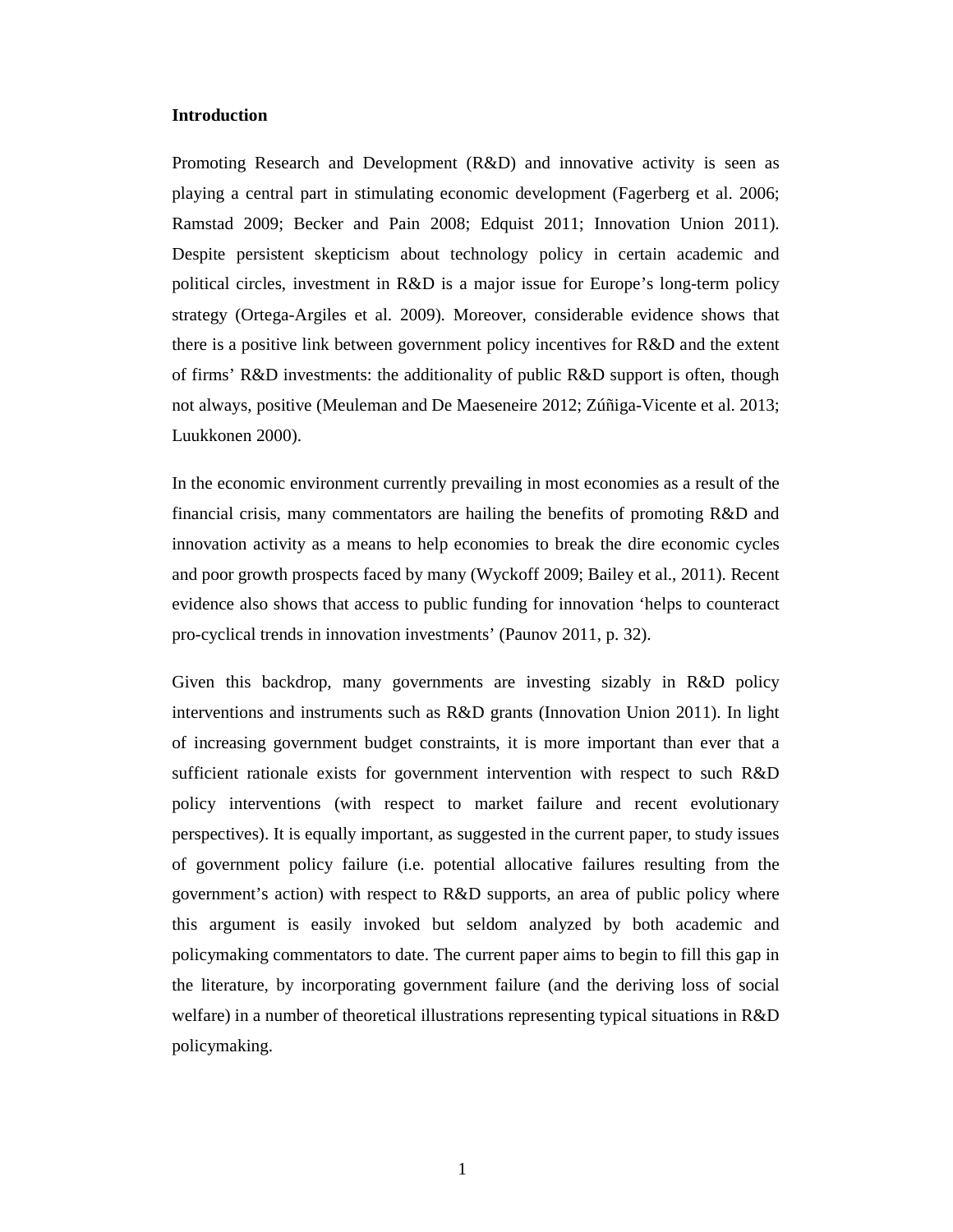Even assuming a benevolent policymaker who only pursues public interest, informational asymmetries and incomplete information can obviously lead to misallocation of public support for R&D, hence government policy failure, with the potential to exacerbate pre-existing market failures. Allowing for the presence of this failure, we compare the social costs and benefits of alternative policy instruments (e.g. grant subsidies and tax credits) and alternative subsidy allocation mechanisms (e.g. random, grandfathering principle), and analyze the situation where firms have different financial constraints or innovative capabilities.

Each of these situations has been already analyzed in the literature. Our original contribution is to review them by adopting and adding a government policy failure perspective. Thus, the current paper is a step in the direction of deepening the understanding of subsidy allocation processes, as invoked, for instance, in Blanes and Busom (2004) and in Takalo and Tanayama (2010).

The remainder of the paper is organized as follows. In the next section we discuss the rationale for government intervention in the market for R&D, focusing on related market failures and on the concept of government policy failure. In the second section we bring the concept above in the context of a two-firm case, where both firms suffer from financial constraints but demonstrate differing abilities to produce technological spillovers to the benefit of society. By contrast, fourth section assumes that both firms are financially unconstrained. The fifth section considers the allocation of subsidies between firms with different costs of capital and innovative capabilities. In the sixth section we examine the policy insights stemming from the theoretical analysis, and conclusions end the paper. Throughout, we illustrate the effectiveness of various allocation mechanisms, which have been adopted in the past or which are suggested by other policy arenas.

# **Market and Government Failures**

In general terms, market failure arises from failures in the areas of competition, presence of public goods, positive or negative externalities, incomplete markets, information failures or market disequilibrium (Glykou and Pitelis 2011; Stiglitz 2000). In terms of R&D and innovation, the main justification for public intervention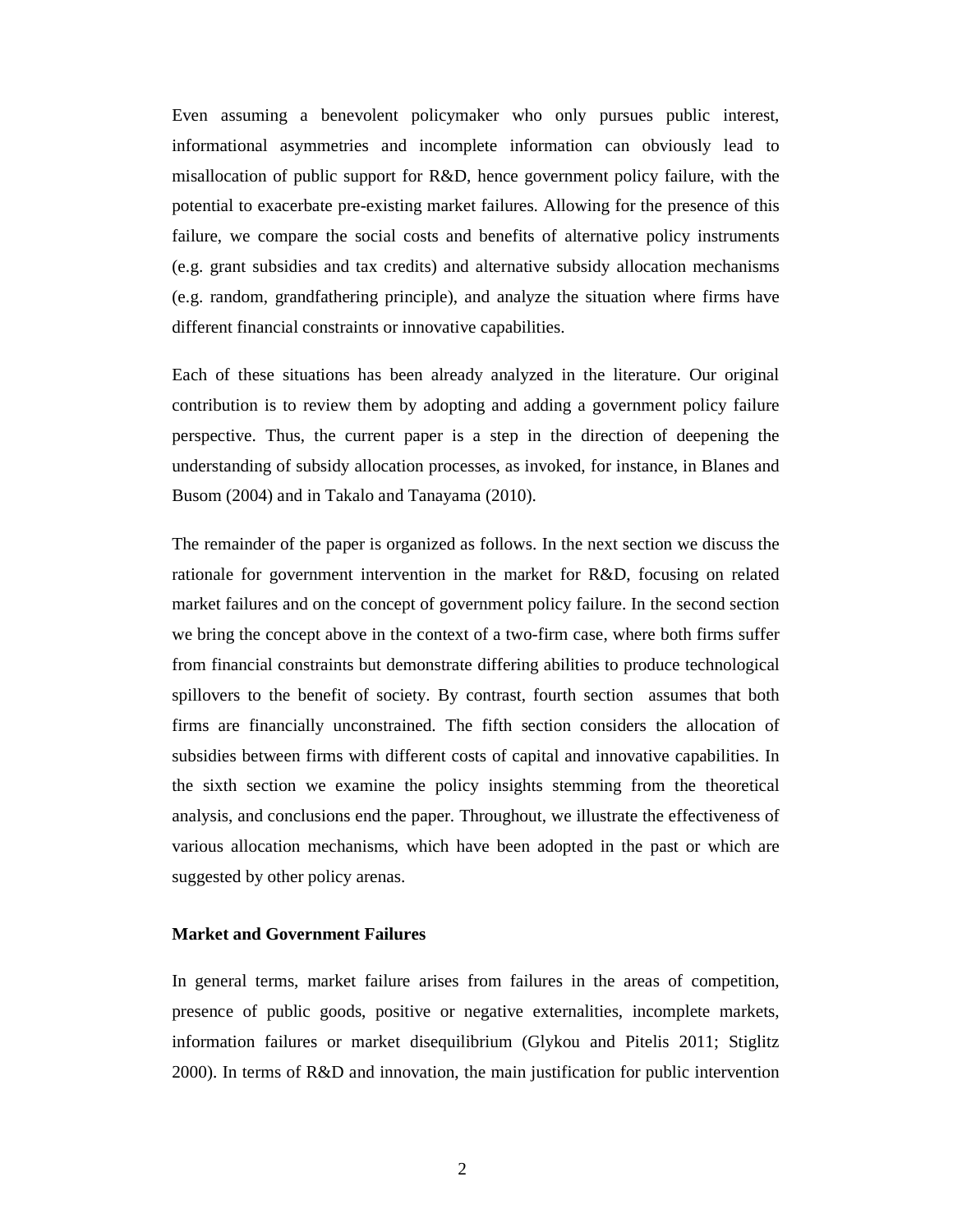resides in the lack of incentives for private agents to invest, as well as in their lack of means (Martin and Scott 2000).

The first problem, lack of incentives, can result from positive externalities of technological development activity and from the public-good characteristics of newly generated knowledge, both of which raise questions about the potential appropriability of private R&D efforts. As R&D is likely to generate spillovers, and might achieve results possessing public good characteristics, agents are not incentivized to perform as much R&D activity as would be socially optimal and desirable (Arrow 1962; Jones and Williams 1998).<sup>1</sup> These issues are likely to provide the greatest disincentives when technologies are of a general-purpose nature (Bresnahan and Trajtenberg  $1995$ )<sup>2</sup>.

The second problem, lack of means to invest, may arise due to information asymmetries in capital markets, exacerbated by the fact that R&D activity is typically human-capital-intensive, opaque and risky. As argued by Giordani and Zamparelli (2011), R&D investment decisions are made while investors are faced with conditions of 'severe uncertainty'. On the one hand, potential financiers have less information than entrepreneurs about the intrinsic riskiness of, and expected returns from, a given R&D project. This asymmetry may lead to insufficient provision of capital and loans (if any at all) necessary to get a project started (Stiglitz and Weiss 1981). On the other hand, after the project's inception, an agency problem may arise as the financier is unable to control the entrepreneur's behavior nor ensure that the latter does not behave opportunistically.

<sup>1.</sup> Roper et al. (2004) provide an overview of the different mechanisms through which positive externalities of R&D can occur, while Borrus and Stowsky (1997) provide estimates of private and social returns from R&D activity. Specifically, Borrus and Stowsky (1997) estimate the private rates of return on investments in new technology to be between 20 to 30 percent in a variety of industries with social returns varying from 20 to 100 percent with an average of 50 percent (see also Mansfield et al. 1977).

<sup>2.</sup> The Arrowian argument has been criticized in light of a number of subsequent theoretical developments. A major point has been raised by industrial organisation scholars, who have shown that competition between firms may result in a duplication of R&D efforts and, therefore, in a total investment level which is above the socially optimal level (Fundenberg and Tirole 1987; Dasgupta 1988; D'Aspremont and Jaquemin 1988). This non-optimality happens in a patent race, where two firms struggle to be the first to obtain a monopoly: only the winner will see its R&D investment rewarded by the patent, while the investment carried out by the loser cannot be recovered and represents a cost for society.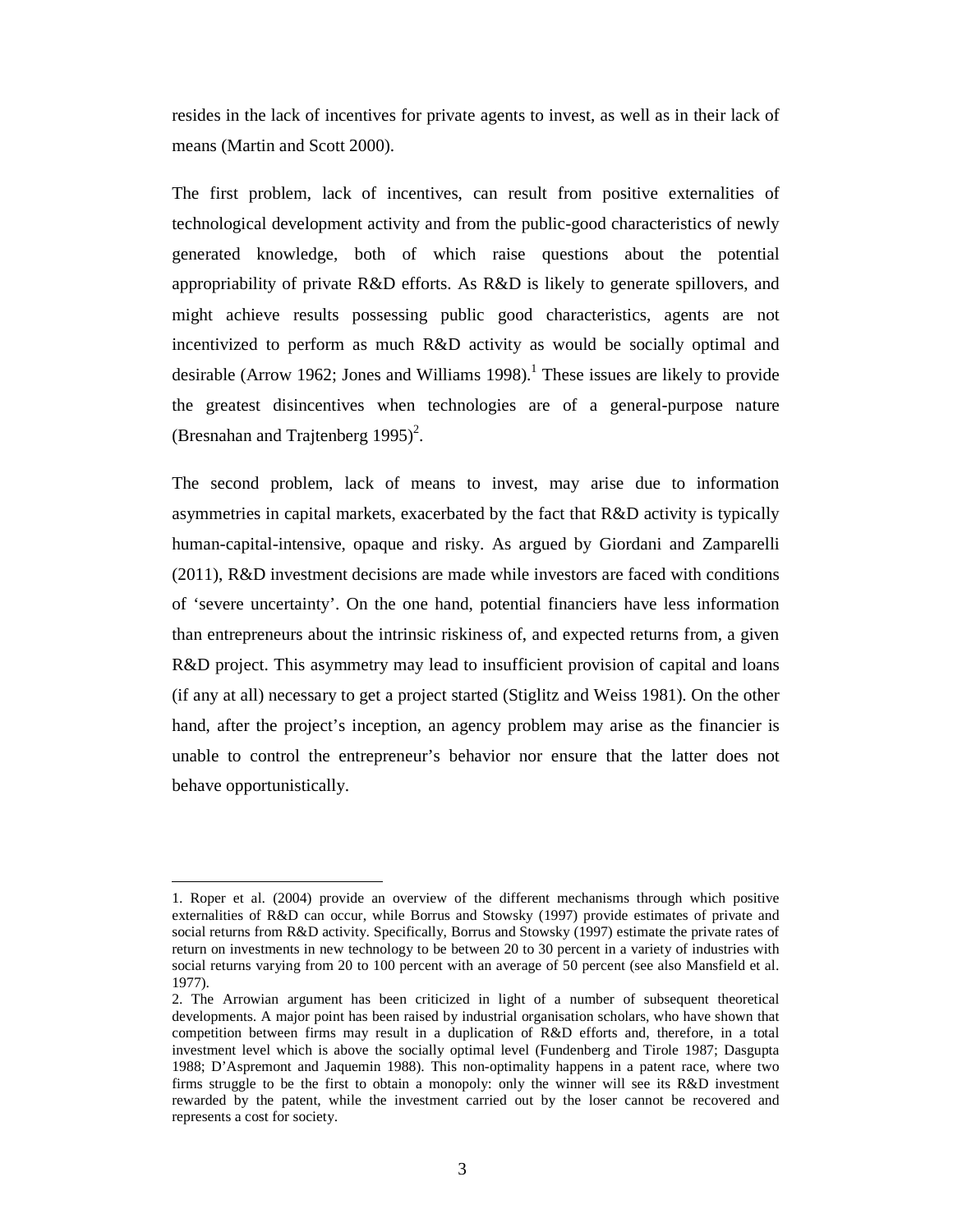In light of the above, the entrepreneur's inability to finance the R&D project with his/her own funds may be (mis)taken by the financier as evidence of the entrepreneur's low motivation and effort. Similarly, it may be seen as a sign of the entrepreneur's lack of confidence in the success of the project, resulting in insufficient external provision of resources (Holmström and Tirole 1997). Although information asymmetries can interfere with the good functioning of any capital market, they affect young and small enterprises particularly severely, as these enterprises (relative to their larger and older firm counterparts) lack track records, collaterals and reputation (Zúñiga-Vicente et al. 2013; Czarnitzki and Kraft 2006). Additionally, from the financier's viewpoint, the volume of finance required may not be worth undertaking a costly risk-assessment procedure (Peneder 2008).

Despite the importance of justifications for intervention in R&D markets linked to more strategic objectives (Metcalfe 1997), policy interventions are usually initiated to overcome or mitigate the negative effects of the above market failures. These policy interventions include direct funding, fiscal incentives, and capital market stimulation. The public agent changes the relative cost of innovation to favor promising projects or desirable technologies, either by reducing the marginal cost of capital or by raising the marginal rate of return on private R&D investment (Wu 2008; Hall and van Reenen 2000). The public agent's goal is to induce firms to invest more than they would have in the absence government support, and also to bridge the financing gap that concerns specific types of private agents; for example, young and small enterprises whose lack of finance can curtail – or indeed prevent – investment (Peneder 2008).

However, a number of potential failures in government action can inhibit the achievement of many of the above goals. This is the notion of government policy failure. Weimer and Vining (2005) distinguish 'passive government failure' (where government does not intervene to correct market failures so as to achieve Paretosuperior outcomes) from 'active government failure' (where government intervention leads to less efficient allocations than those that existed prior to the intervention). We may also think of real-world situations where failure is partial, due to the fact that government intervention improves the allocation but in an incomplete way.

In the current paper, we focus on active government policy failure. Some authors convey a pessimistic vision of such failure: for example, Kreuger (1990) argues that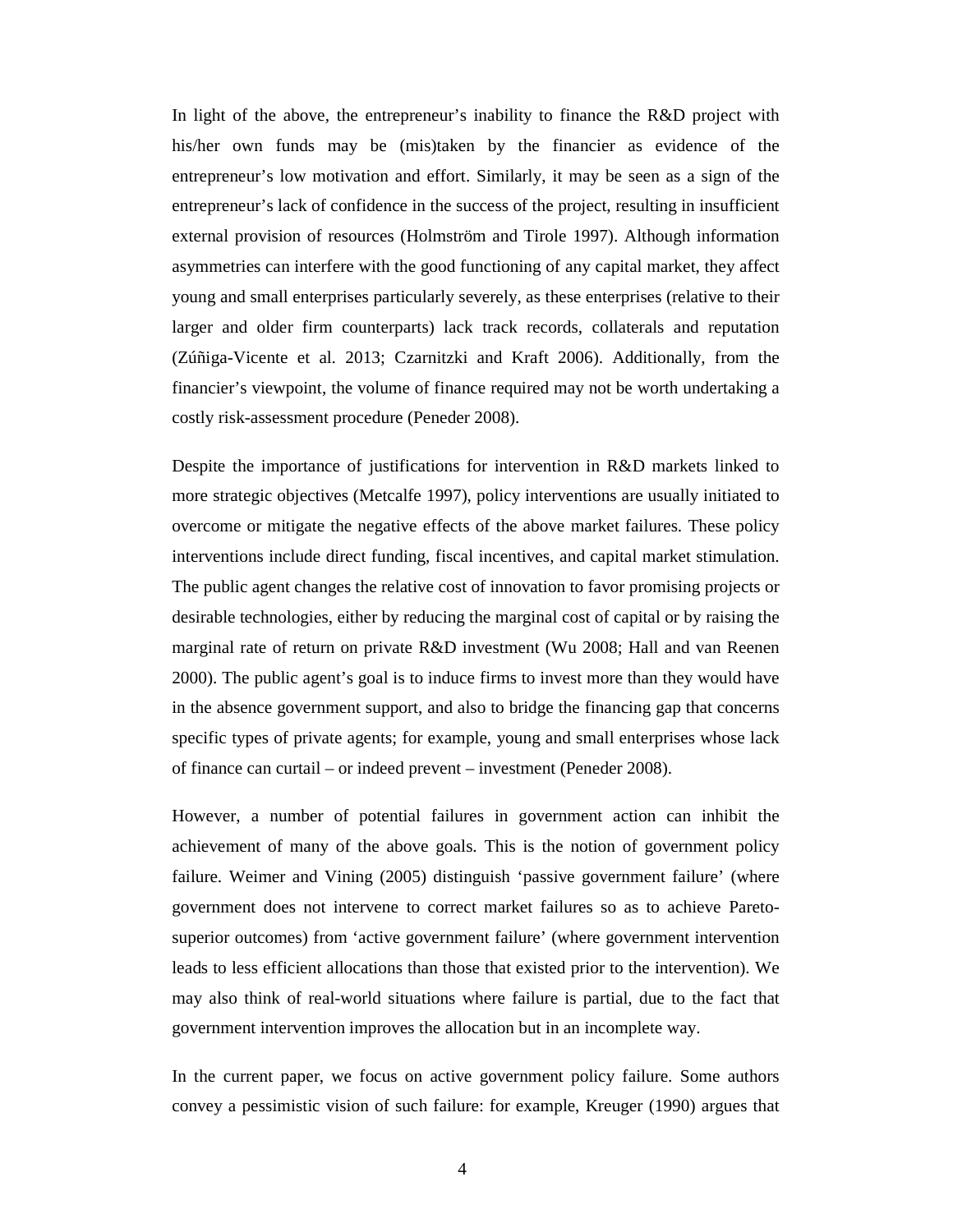'economists have demonstrated an incredible naivete with regard to government behaviour [...]' (p. 21-22); similarly, Winston (2006, p. 3) argues that evidence over the past thirty years 'suggest[s] that welfare cost of government failure may be considerably greater than that of market failure'; while Nedergaard (2006, p. 398) warns that if market failures at the micro level are addressed by public intervention, it may encourage private economic agents to 'become potential rent-seekers in the political system and create government failure […] resulting in further increase in market failures'.

As suggested by public choice theory, active failure may be caused by government officials who are not benevolent and behave in a self-interested way, as highlighted in the budget-maximizing model (Niskanen 1971) and the bureau-shaping model (Dunleavv 1991). More generally, however, government choices may be limited by political values, norms or processes that force government to reconcile choices among conflicting preferences (Dolfsma 2011). Values or norms such as 'fairness' or 'equity' may constrain governments' options; political processes may empower distortive, rent-seeking behaviors, resulting in the phenomena of corruption and capture (Aidt 2003; Winston 2006). However, Acemoglu and Verdier (2000) have suggested that there may be a trade-off between market and government failures; government intervention might somehow be "optimal" if market failure is relatively important and government failure (e.g. corruption) relatively rare.

On the other hand, even if policymakers are benevolent, government policy failure may arise due to lack of sufficient information to make the right decisions, which can hamper any serious industrial or R&D policy targeting. Pack and Saggi (2006) list many issues regarding which policymakers must be knowledgeable in order to implement successful industrial policies; these issues relate to knowledge spillovers, learning, and the nature and extent of capital market spillovers. As policymakers are not omniscient, one could consider industrial and R&D policy to be overambitious. On the other hand, information constraints affect entrepreneurs as well as policymakers; in addition justifications for intervention are not clear-cut even in conventional areas of economic policy (Rodrik 2008). Starting from this viewpoint, Rodrik challenges the idea of industrial policy aimed at correcting distortions by means of first-best instruments. He puts forward a vision of industrial policy as a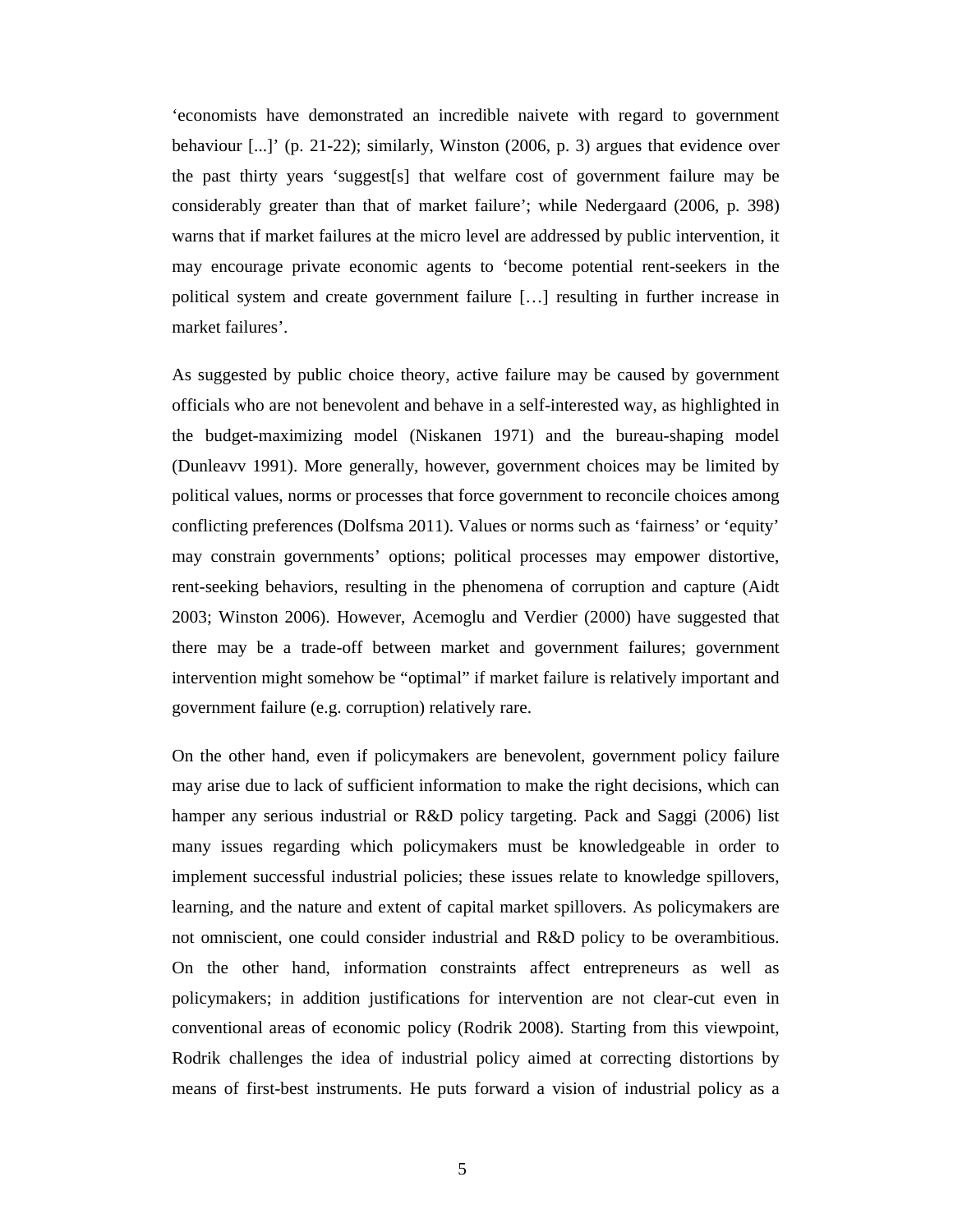process of discovery, where the policymaker elicits information from the private sector and both engage in a process of strategic collaboration and coordination '[…] with the aim of uncovering where the most significant bottlenecks are, designing the most effective interventions, periodically evaluating the outcomes, and learning from the mistakes being made in the process' (Rodrik 2008, p. 20). During this process, government must deal with limited information and control over private market responses to the public stimulus, and with the choice of intervention and allocation mechanisms.

As to private responses to R&D policy, recent developments in program evaluation literature are providing us with new insights. The majority of studies point to the positive impact associated with R&D incentives (Toivanen 2006; Zúñiga-Vicente et al. 2013); however, findings in general are still rather mixed (García-Quevedo 2004), a key issue being what effects should be expected. According to traditional economic theory, effects may be expressed in terms of the additional inputs or outputs of a 'black-box' innovation process (David et al. 2000; Klette et al. 2000); see Cerulli (2010) for a recent review of the related applied econometric literature. According to more evolutionary, systemic and managerial views, additional effects should be sought in the form of 'softer' elements, such as learning or organizational behavior within the firm which raise the firm's innovation capability (e.g. Buisseret et al. 1995; Fier et al. 2006; Busom and Fernandez-Ribas 2008; Autio et al. 2008; Clarysse et al. 2009; Caloffi and Mariani 2011; Berggren and Elinder 2012). Beyond equilibria at the single-firm level, much work must be done to understand the positive or negative effects of R&D programs in terms of broader general equilibrium (Klette et al. 2000; Lenihan 2011). With respect to control of private responses, governments have some opportunities to monitor the behavior of beneficiary firms during the process of policy implementation.

In addition, and perhaps more importantly, effort should be focused on designing programs where incentives to private R&D are delivered in an appropriate form, and are allocated according to the 'right' mechanisms. The issue of how to allocate R&D incentives is underexplored in the literature (Fu et al. 2012). In practice, governments can adopt a wide range of indirect and direct support measures for R&D (see e.g. Griffith 2000; David et al. 2000). Intellectual property rights legislation is the most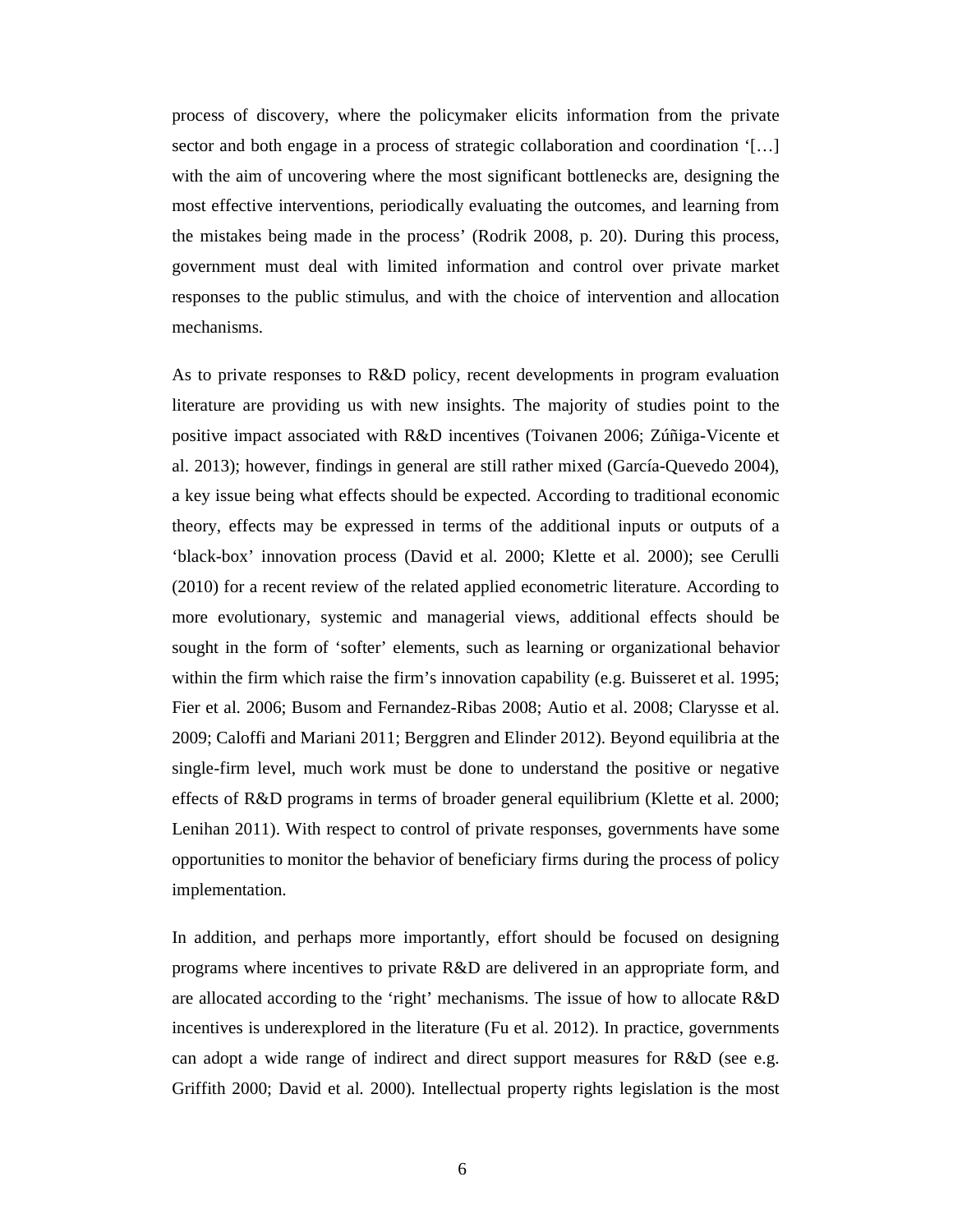obvious example of an indirect policy; direct policies include direct funding for R&D (i.e. grants/subsidies), government R&D contracts, tax credits for R&D and, under particular circumstances, investment in human capital formation.

Here, our focus is on direct measures; of these, the most commonly used in OECD countries are R&D loans or grants (Blanes and Busom 2004), which are expected to be effective particularly where potential for knowledge spillovers is significant (e.g. Spence 1984; Trajtenberg 2001). However, this type of policy instrument raises significant operational issues related to the size of the grant. Toivanen (2006, p. 74) notes that, 'An important insight derived from the simplest model of R&D subsidies is that optimal subsidies are heterogeneous, i.e., they ought to vary from firm to firm and from project to project, and that the informational demands for designing optimal policies are potentially prohibitive.' Pack and Saggi (2006) emphasize a similar point: given full information, optimal subsidies would have to be non-uniform.

In practice, however, if subsidies are treated as uniform, a range of policies can be used. Subsidies could be treated as uniform across firms, with each firm receiving the same absolute value of subsidy if it meets certain eligibility criteria. This type of approach is exemplified by innovation voucher measures, which are directed at easing small firms' access to external knowledge in order to carry on or develop/expand their R&D and innovation processes (Cornet et al. 2006; DG ENTR-Unit D2 2009).

Other alternatives relate to providing uniform unit-subsidies for R&D, based either on the grandfathering principle – i.e., firms receive incentives based on pre-subsidy R&D levels (e.g., tax credits) – or on a simple per-unit basis where the level of subsidy is proportional to proposed expenditure on R&D (e.g., R&D grants). This latter option is by far the most commonly employed in European countries, and may respond to more or less selective procedures based on policymakers' assessment of the quality and potential of R&D projects (Takalo et al. 2013; Huergo and Trenado 2010). R&D grants have the advantage of directly tackling market failures that prevent firms from performing R&D, but also leave room for moral hazard on the part of the firm. Additionally, they may give rise to arbitrary decisions by government and possible government policy failures. A tax credit system for R&D is preferred by some authors and policymakers; because it requires no discretion and (ex-ante) involvement by government or bureaucracy, it can benefit all businesses that have incurred eligible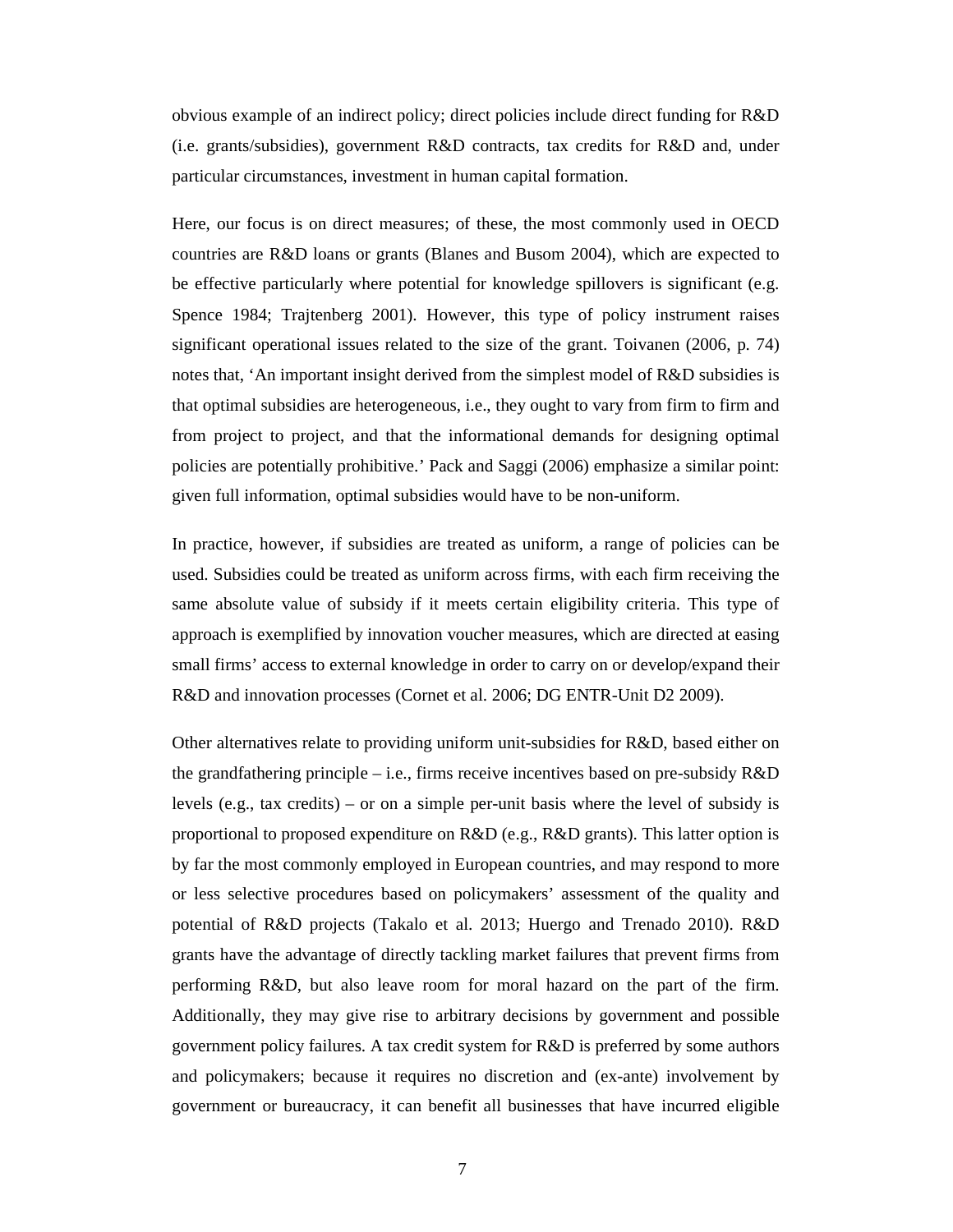R&D expenditures (Griffith 2000). Although tax credits may provide a stimulus to overall R&D activity, some authors have stressed that they are less suitable than grants to address the sources of market failure (e.g. lack of capital to be invested, Czarntzki et al. 2011); in addition, they are likely to encourage firms to undertake R&D activities resulting in short-term revenues, rather than projects with high rates of social return or long-term exploratory activities (Hall and van Reenen 2000).

Finally, distribution mechanisms, including auction-based allocation mechanisms and random allocation of R&D support, are less politically acceptable and are difficult to implement. The auction approach has been developed by Giebe et al. (2006), among others; due to its peculiarities and complexity, space constraints prevent its analysis in the current paper.

Given our concern with government policy failure, we define it more explicitly by employing a partial equilibrium framework. Subsequently, we consider alternative assumptions about firms' financial constraints, costs of capital and innovative capabilities. Throughout, we discuss alternative allocation mechanisms for public support that can help minimize the scale of government policy failures.

#### **Defining Government Policy Failure with Financially Constrained Firms**

As do Howe and McFetridge (1976) and David et al. (2000), we posit that at each planning period firm *i* faces a large set of potential R&D investments, each of which has expected costs and benefits. Therefore, the projects may be compared and ranked in descending order on the basis of their internal rate of return. This ranking explains why the firm's marginal private returns (MPR) decreases as the firm increases its R&D investments.

The firm also faces marginal private costs (MPC) that varies with size of investment and reflects the opportunity cost of investing in R&D. Following Hall (2002) and Hottenrott and Peters (2012), we assume that the firm draws on internal funds (IF) before resorting to external funding<sup>3</sup>; the cost of external capital is assumed to be higher than that of internal funds, as lenders require a risk premium in imperfect capital markets. Hence, the MPC schedule is first horizontal (at level  $c<sub>int</sub>$ ) and then

<sup>3.</sup> This assumption is consistent with pecking-order theory in corporate finance (Myers and Majluf 1984).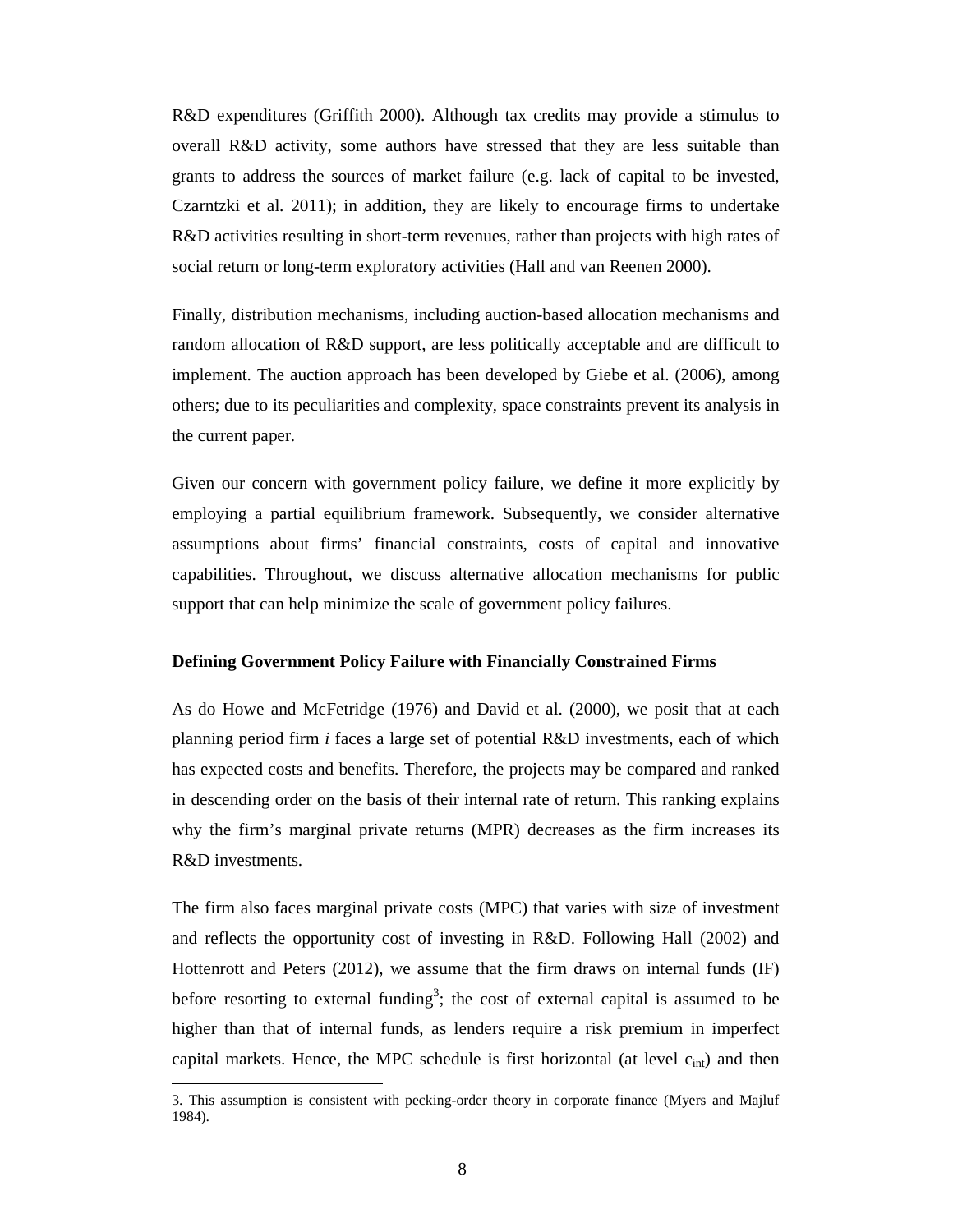upward sloping (see Figure 1).<sup>4</sup> For profit-maximizing firm  $i$ , the optimal level of R&D investment  $I_i^*$  occurs where marginal private return (MPR) equals marginal private cost (MPC).

## *Figure 1*

Allocation of grant subsidies with perfect information



Suppose that the government considers subsidizing R&D activity in two financially constrained<sup>5</sup> firms, A and B. While the economy contains many of these firms, the government considers subsidizing only two of them.<sup>6</sup> As illustrated in Figure 1, it is assumed that R&D investments of firm A generate additional social returns in the form of knowledge spillovers or externalities. Thus its marginal social return  $(MSR_A)$ schedule lies above its marginal private return (MPR) schedule. Here, subscript indicates the firm; however, no subscript is used if a schedule or figure is the same for both firms. Here we assume that R&D investments undertaken by firm B generate no social benefits. In this case, the  $MSR<sub>B</sub>$  and MPR schedules coincide. Apart from the difference in the marginal social returns, the firms are assumed to be identical. Both firms' private optima are given by point a, with the level of R&D being undertaken given by  $I^*$ .

<sup>4.</sup> In the literature, these schedules are also called the marginal rate of return (MRR) and the marginal rate of cost (MRC) when no distinction is made between private and public returns (and costs).

<sup>5.</sup> By financial constraints we mean that in order to reach the private optimum, a firm will have to resort to external sources of funding.

<sup>6.</sup> We also assume for simplicity that subsidization of firm A does not affect the optimal investment of firm B (i.e., no displacement effect).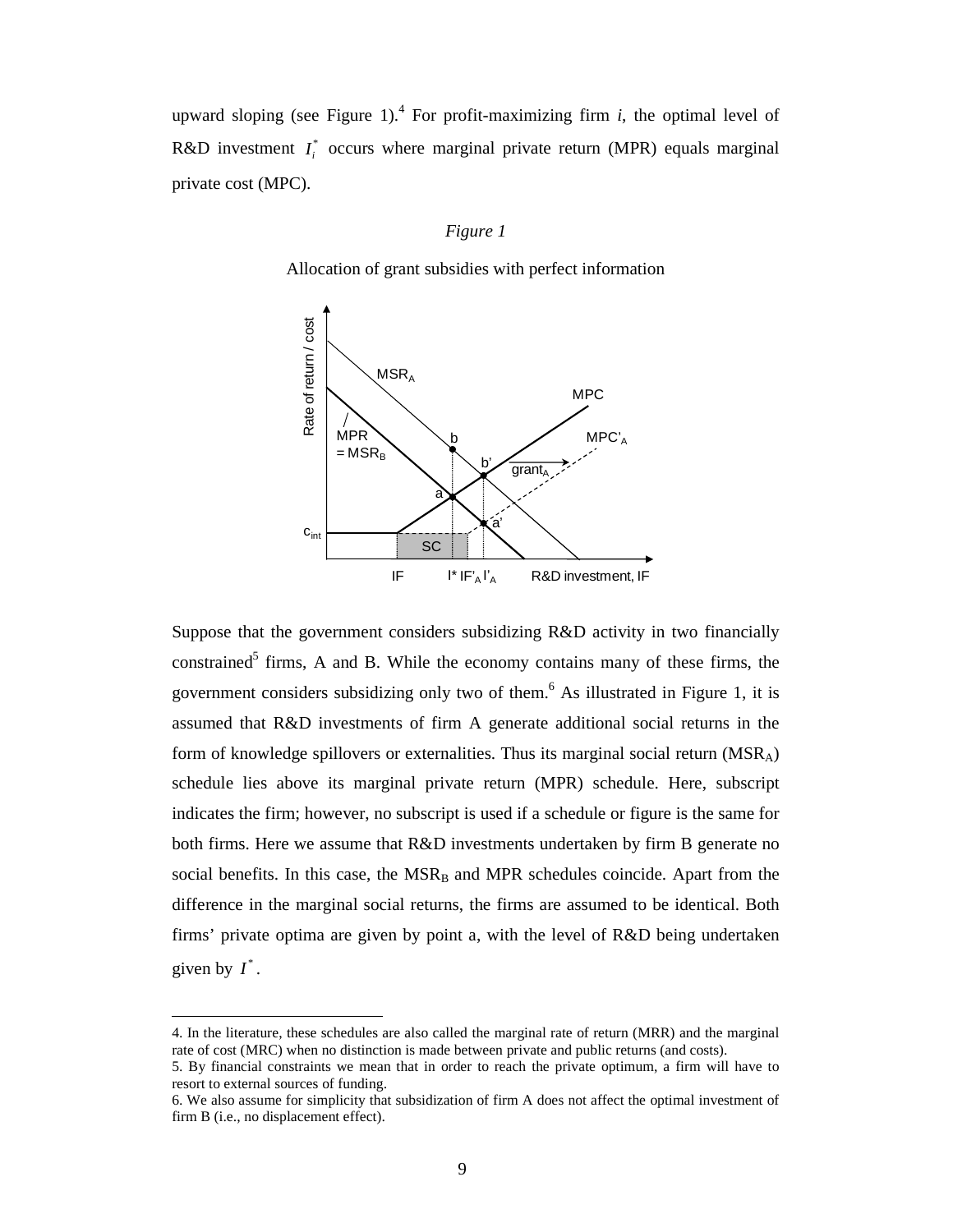We can usefully distinguish two policy scenarios here. First, assume that the government is perfectly aware of the scale of social benefits arising from each firm's R&D activity. As R&D undertaken by firm B generates no social benefits (MPR =  $MSR<sub>B</sub>$ ), government does not wish to subsidize its R&D investments. On the contrary, firm A's R&D investment  $I^*$  is below the socially optimal level: at the private optimum, the marginal social return is higher than the marginal cost. This is a classic illustration of market failure in the case of positive externalities (Nelson 1959; Arrow 1962).

With perfect information, the government can reduce the social welfare loss by giving a cash subsidy (grant<sub>A</sub>) to firm A. It is assumed that this amount of the grant is equal to the social benefit; thus it maximizes social welfare.<sup>7</sup> The grant subsidy shifts its MPC curve right to MPC $'_{A}$ . At the new private optimum a', firm A has increased its R&D investments to  $I'_{A}$ , social benefits have increased by quadrangular abb'a', and market failure has been removed. Note, however, that reduction of market failure did not come without a price. The social (opportunity) costs of the grant are given by rectangle SC (grey area). That is, a (safe) return  $(c<sub>int</sub>)$  for public subsidies could have been alternatively received from financial markets.<sup>8</sup>

Second, assume that the government's information set is less than perfect. This situation may arise when social benefits cannot be observed by all actors or are difficult to determine or estimate in advance. Information can also be asymmetric. Even if the firm knows the pattern of social benefits, it may choose not to reveal it; for instance, in an attempt to limit the outflow of spillovers (this could be the case for firm A which produces spillovers) or to ensure that it is not excluded by the set of beneficiary firms (this could be the case for firm B). In either situation, given a budget for supporting R&D, the government faces an allocation decision in the context of incomplete information.

<sup>7.</sup> Note that the grant is independent of the firm's R&D expenditures. Later we will consider cases where the subsidy is proportional to the firm's R&D expenditures.

<sup>8.</sup> If we define by  $\Delta I_i$  the increase in the R&D investment for firm *i* directly covered by the grant subsidy (i.e.  $I_i - I'_{i}$ ), then it is possible to identify a situation of additionality (or neutrality) if  $\Delta I_i$  > subsidy (=  $\Delta I_i$ ) or a situation of crowding out if  $\Delta I_i$  < subsidy. In Figure 1 the use of the grant subsidy on firm A results in partial crowding out.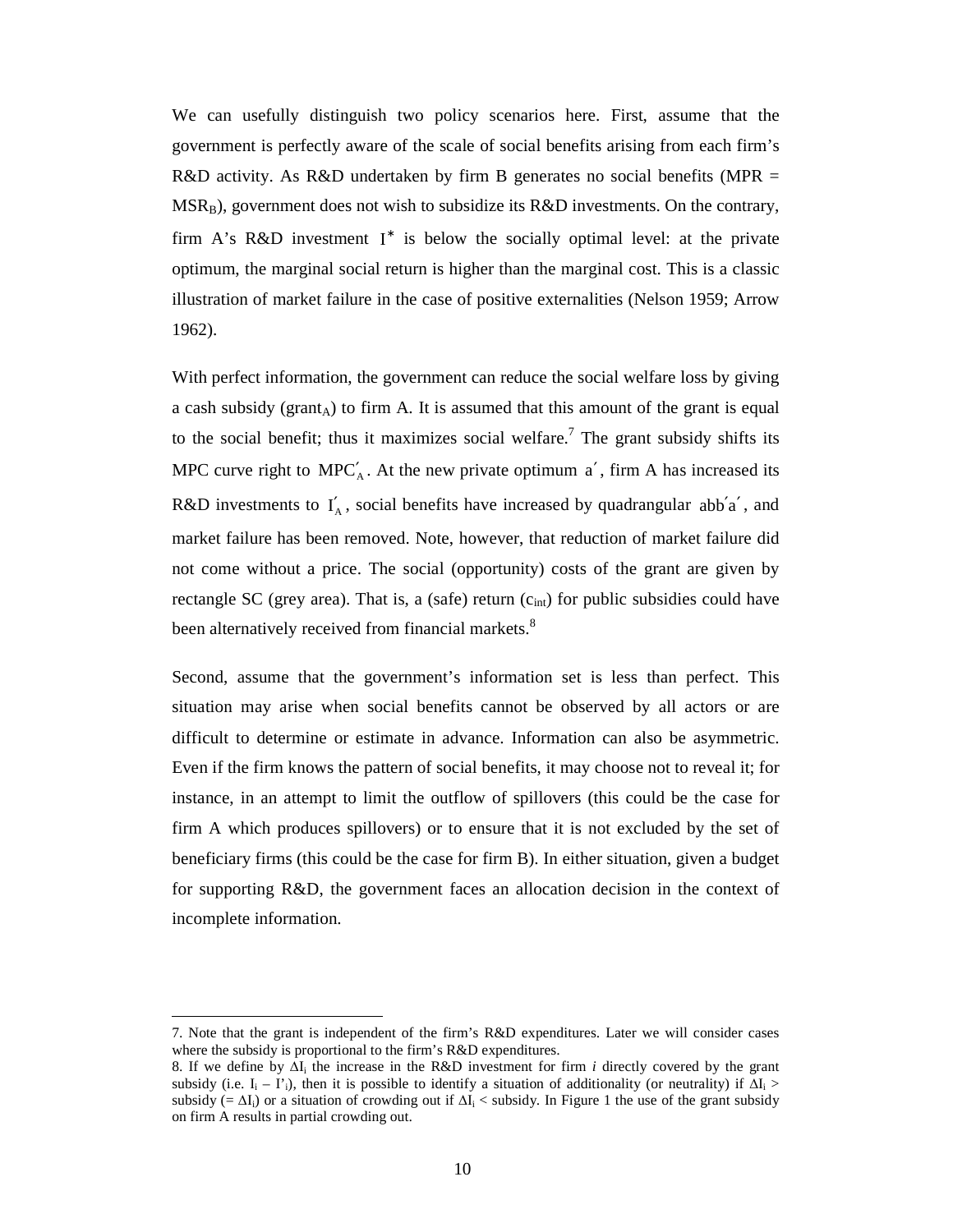Suppose that the government is aware of the distribution of social benefits arising from R&D undertaken by firms A and B, but does not know which of the firms' R&D creates positive social benefits. In light of this incomplete information, the government opts for a uniform (i.e. homogenous) R&D grant subsidy (½grant for both)<sup>9</sup>, as depicted in Figure 2. In this instance, A and B will settle at  $b''$ , both undertaking  $R&D$  investment of  $I^{\prime}$ . In the scenario depicted, a grant subsidy for firm A's R&D investment will generate additional social benefits ( $ab''a''$ ), while a subsidy for firm B's R&D investment will be completely wasteful. The cost of the grant subsidies is two rectangles ½SC.

## *Figure 2*

Allocation of grant subsidies with imperfect information



Government policy failure is defined as the loss of social welfare due to government's inefficient subsidy allocation. In the above example, government policy failure (GPF), resulting from incomplete information, can be calculated as a difference in the (increase in) social benefits between the two cases:

$$
GPF = (abb'a' - SC) - [(abb''a'' - \frac{1}{2}SC) + (0 - \frac{1}{2}SC)] = abb'a' - abb''a'' = \frac{1}{2}abb'a' (1)
$$

<u>.</u>

<sup>9.</sup> In practice such a government subsidy can be awarded as a voucher (providing a subsidy of equal value to each firm). This approach minimises transaction costs on the part of both government and firms, and may have the political advantage of 'fairness'. In the case of the Dutch innovation voucher scheme which adopts this approach, both of these advantages have been important to the scheme's take-up and success (Cornet et al. 2007; Cornet et al. 2006). This voucher-type government subsidy is now available in most European regions (DG ENTR-Unit D2 2009; Danish Innovation Policy 2010; Technopolis 2010).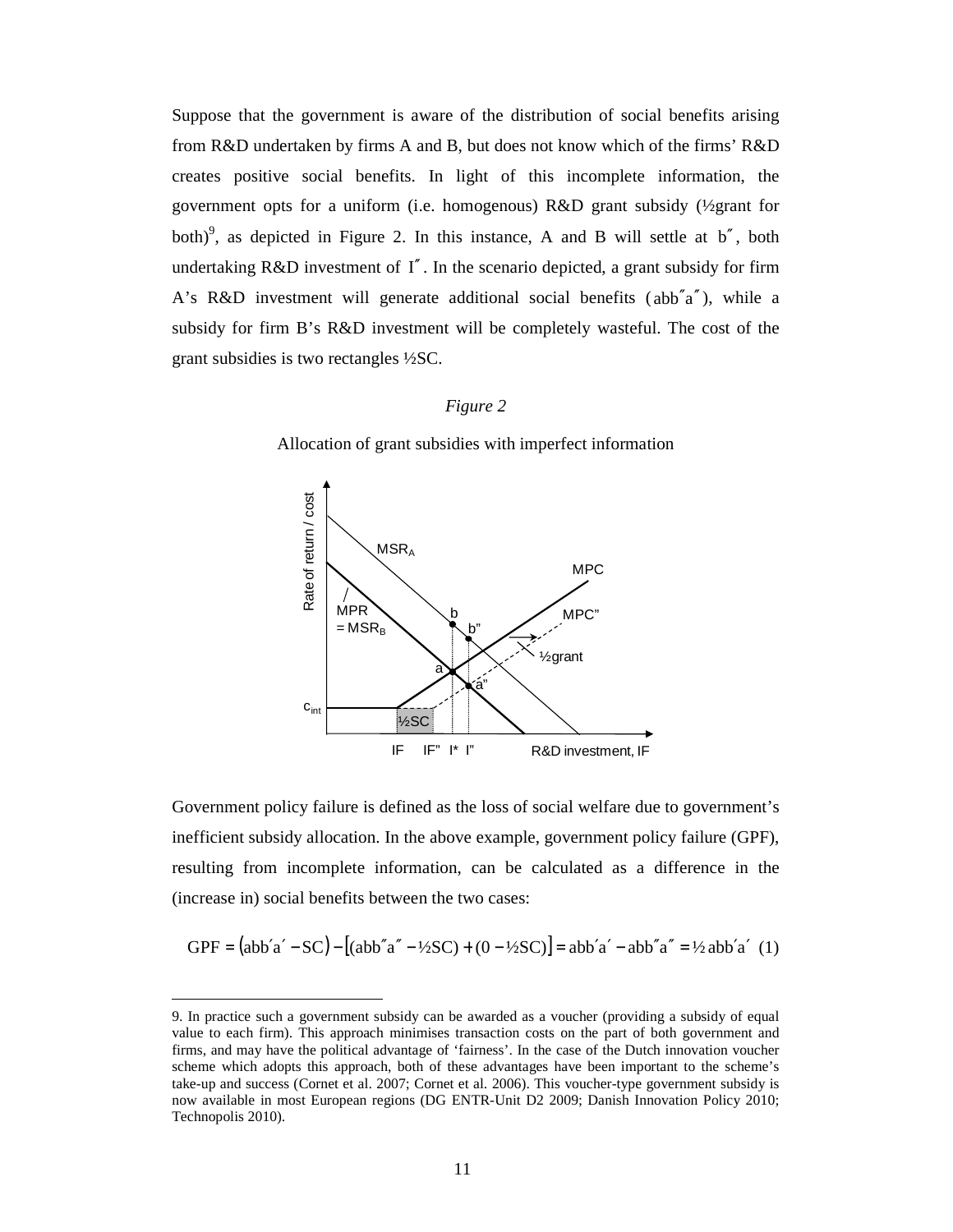In this example, half of the social benefit is lost due to the failure of government to allocate subsidies correctly. The same result may be achieved if we assume that the grant subsidy G is randomly assigned to firm A or to firm B, if both firms suffer from financing constraints and only firm A is able to produce positive social returns. We denote by  $G_A=1$  the situation in which firm A is randomly assigned the grant, which occurs with probability  $P(G_A = 1) = \frac{1}{2}$ . Similarly, the situation in which the grant is randomly assigned to firm B (i.e.,  $G<sub>B</sub>=1$ ) will occur with probability  $P(G_B=1) = 1 - P(G_A=1) = \frac{1}{2}$ . Expected government policy failure, E(GPF), is then given by:

$$
E(GPF) = (abb'a' - SC) - [P(G_A = 1) \cdot (abb'a' - SC) + P(G_B = 1) \cdot (0 - SC)]
$$
  
= (abb'a' - SC) - [½(abb'a' - SC) + ½(0 - SC)]  
= abb'a' - ½abb'a' = ½abb'a' (2)

This first example illustrates that government policy failure arises in any situation where subsidies are misaligned with the social benefits of firms' R&D activity. However, for simplicity, we have assumed that government's subsidy budget is sufficiently large to reach the social optimum. In a situation where government's subsidy budget is less than that, some market failure will remain. To minimize this market failure, a government with perfect information would allocate all of the subsidy to firm A (cf. Figure 1). With incomplete information, allocation of the subsidy across both firms would result in a further loss of social welfare as illustrated in Figure 2.

#### **Government Policy Failure with Financially Unconstrained Firms**

In the previous section, we assumed that firms are financially constrained. That is, they do not have sufficient internal funding for optimal R&D investment and therefore must resort to external funding. Suppose instead that firms are financially unconstrained at their initial private optimum (Figure 3). As before, firm A generates positive social returns but firm B does not. Assume that government tries to increase firm A's investments in R&D, but falsely assumes that it is financially constrained. Figure 3 shows that the additional cash due to the grant subsidy does not change the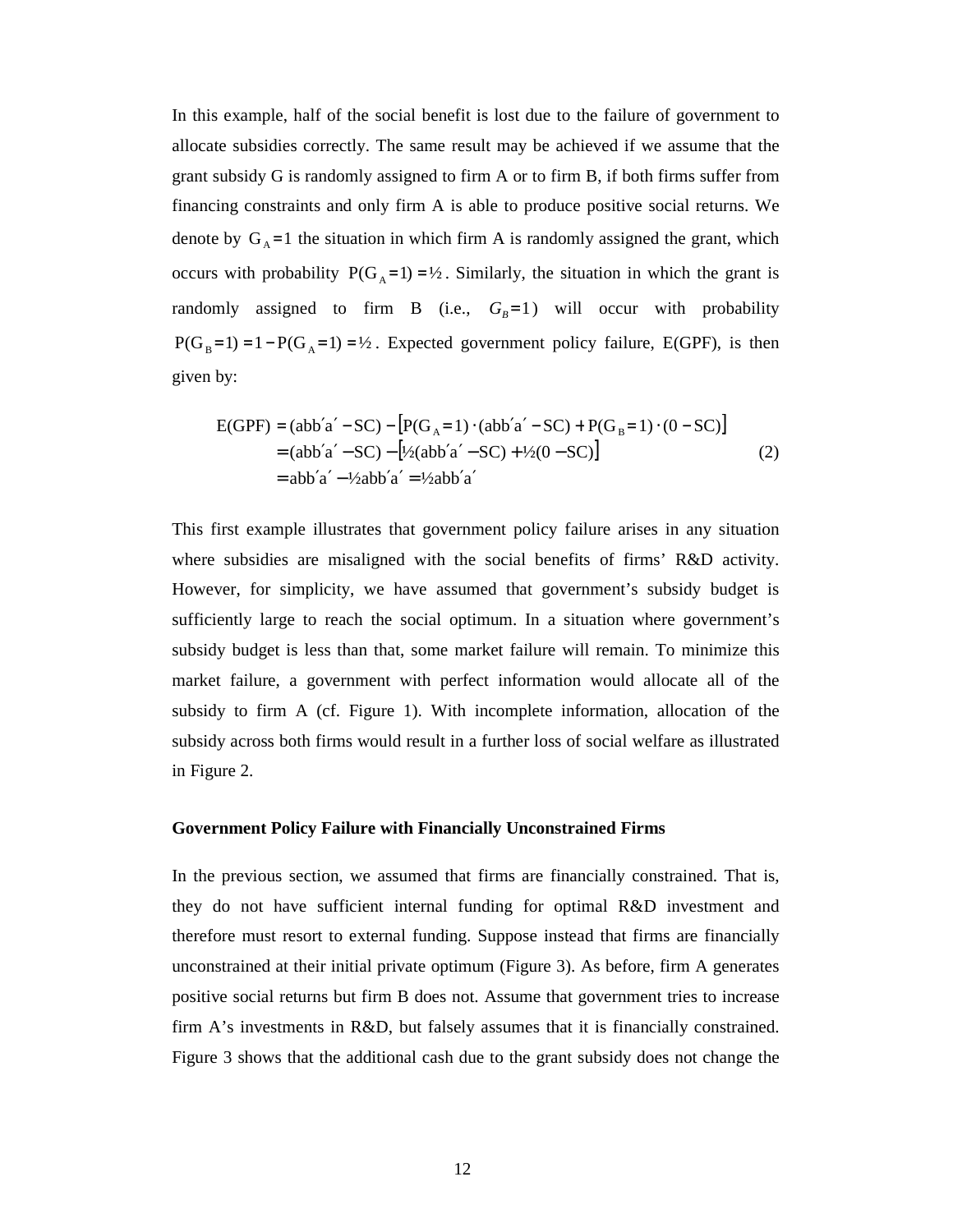optimal R&D investment I<sup>\*</sup> for an unconstrained firm; therefore, the full amount of the grant is wasted, regardless of its amount and to which firm it is given.

# *Figure 3*

Grant subsidy when firms are financially unconstrained



We now address the question of whether some other allocation mechanism could be used to increase (financially unconstrained) firm A's investment in R&D and thus possibly lower the government policy failure. We begin by assuming that firm A is subsidized proportionally to its current expenditure on R&D, for example, using a tax credit system.<sup>10</sup> As illustrated in Figure 4, it is then possible to find a level of tax credit that would increase firm A's R&D investment to  $I'_{A}$ . The social benefits would increase by quadrangular abb'a', but at a high social cost relative to the benefits (see grey area SC). Marginal social returns should be greater (e.g. MSR<sub>C</sub> curve) if the illustrated tax credit is to meet the cost-benefit analysis criteria (e.g.  $\arccos' a'$ ). If social benefits increase by less than the tax credit system costs, there is a clear failure in government action. As in the previous section, government policy failure can also arise if government does not know which of the two firms generates positive social benefits, or if it sets an incorrect magnitude for the tax credit.

<u>.</u>

<sup>10.</sup> See Appendix for an example that compares grant subsidy allocation to tax credit allocation when a firm is financially constrained.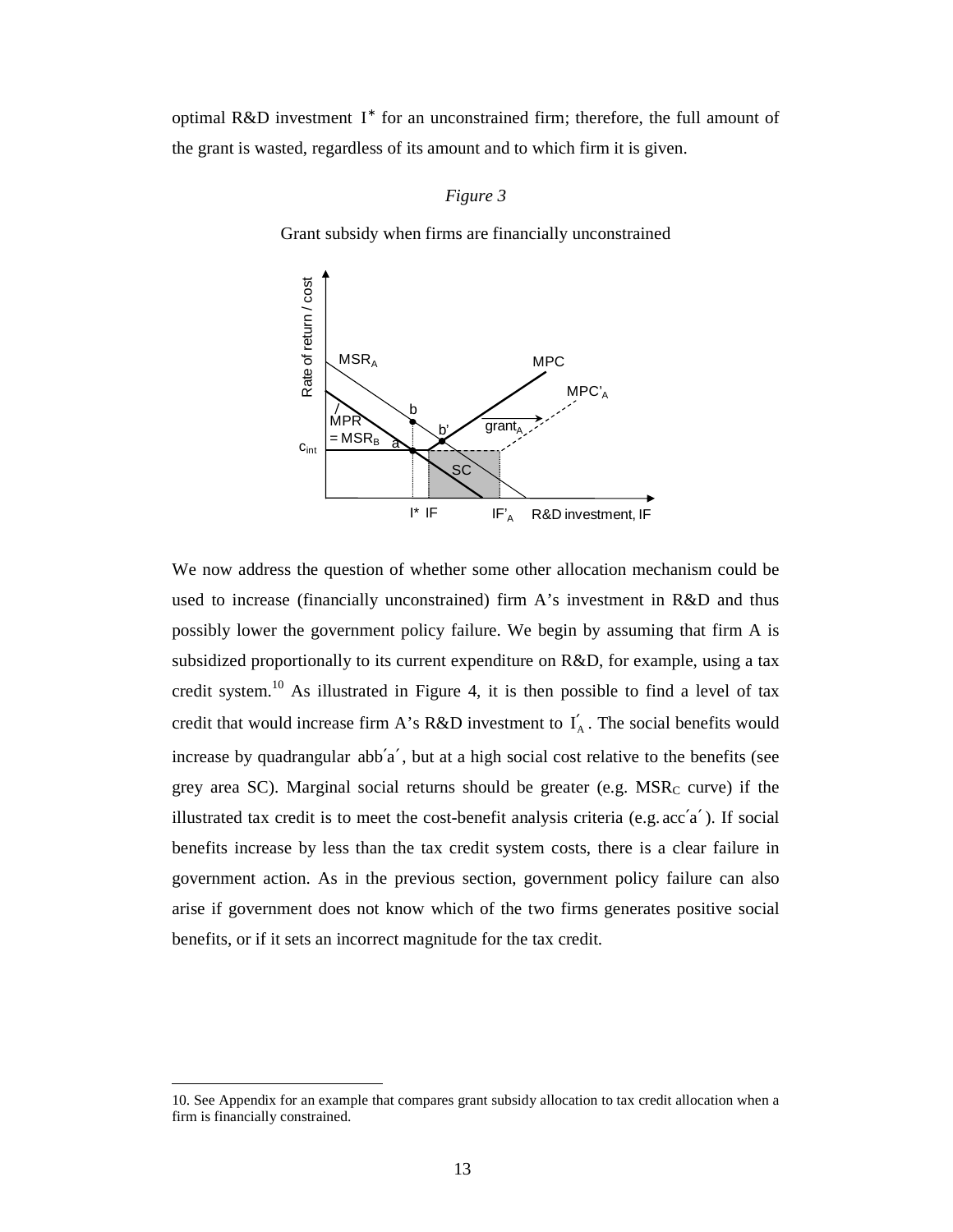## *Figure 4*

Tax credit when the firms are financially unconstrained



# **Government Policy Failure with Different Costs of Capital and Innovative Capabilities**

In this section we acknowledge that government policy failure can also arise when subsidized firms differ vis-à-vis their financial constraints (i.e., marginal rates of cost) or innovative capabilities (marginal rates of return), but this information is partially or fully unknown to the government. As in Figures 1–2, we assume that firms are financially constrained, but on the contrary, both firms' R&D activity results in equal social returns that are higher than mere private returns.

In Figure 5, the government considers giving a grant subsidy to firms A and B. Both firms generate positive social returns and have an equal amount of internal funding, but they face different marginal costs for external funding: firm A's marginal cost of external funding is high, firm B's is low. If the government has perfect information, it will give a grant subsidy only to firm A: this choice will increase social benefits by  $aa'c'c$ , which is greater than the social costs (SC). On the contrary, subsidizing firm B would result in an increase in social costs (SC) vis-à-vis social benefits (quadrangle  $bb'c'c$ ).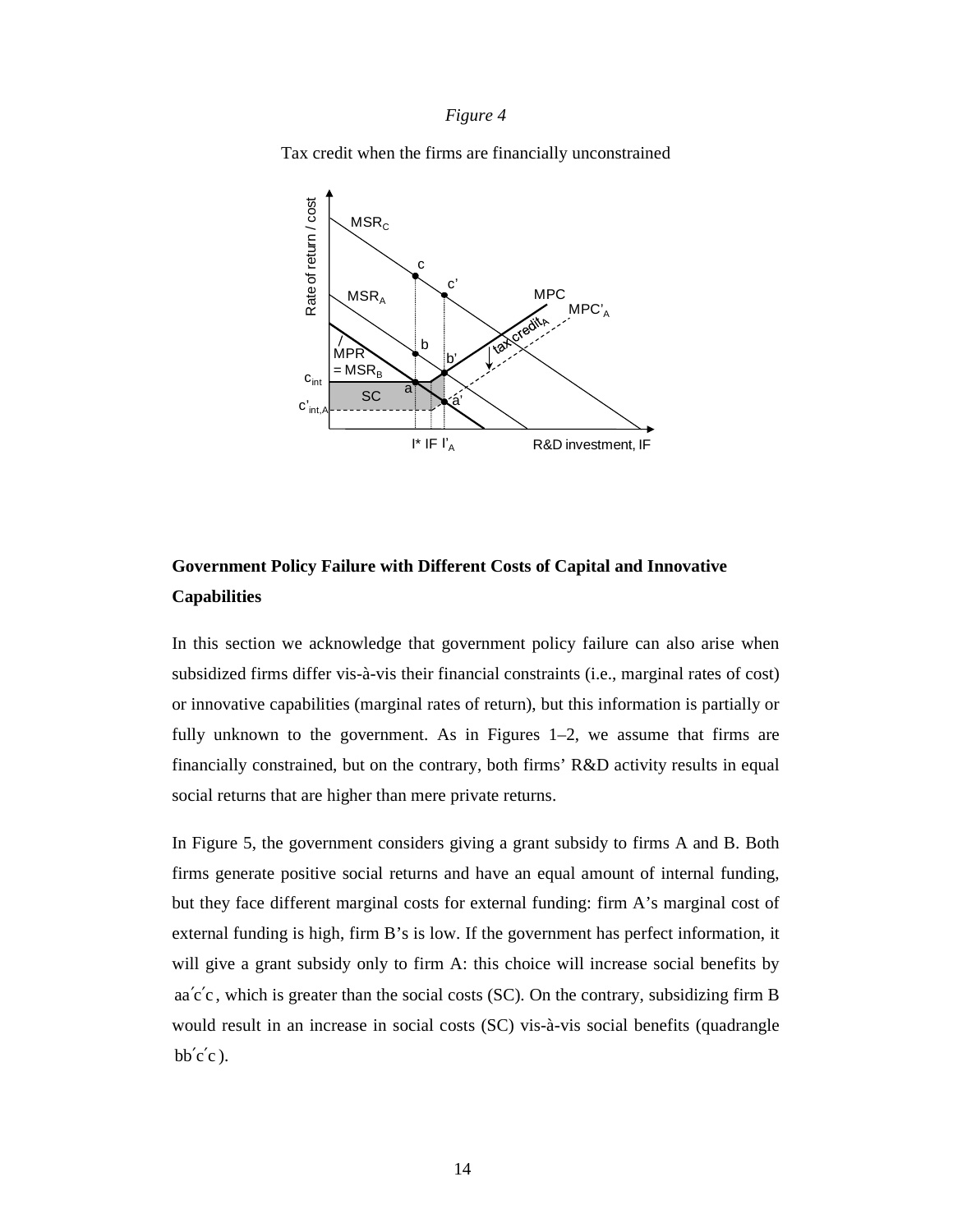# *Figure 5*

Grant subsidy when firms' marginal private costs differ



Alternatively, let's suppose that the government has imperfect information: it does not know which firm, A or B, is financially constrained. It looks at the average net gains from subsidies; given that they are higher than the average costs, it decides to subsidize both firms equally by splitting the grant in equal parts  $(\frac{1}{2})$  grant to both). However, the policy leads to government policy failure (GPF) as follows (Figure 2):

$$
GPF = (aa'c'c - SC) - [1/2(aa'c'c - SC) + 1/(bb'c'c - SC)] = 1/2aa'c'c - 1/2bb'c'c
$$
 (3)

where government policy failure relates to the difference between firms A and B in terms of the increase in social benefits generated by the subsidies.

Even when it has imperfect information as described above, government might be able to reduce policy failure if it knows the firms' pre-subsidy level of R&D. Such information is useful if it positively correlates with each firm's optimal R&D investment in the current period, thus revealing which firm is likely to face greater financial constraints. In Figure 6, it is assumed for simplicity that pre-subsidy levels of R&D are equal to optimal investment in the current program period. In this case government can allocate subsidies based on the inverse grandfathering principle, in which firm *i* receives a proportion  $K_i = 1 - I_i^* / (I_A^* + I_B^*)$  of the total grant available.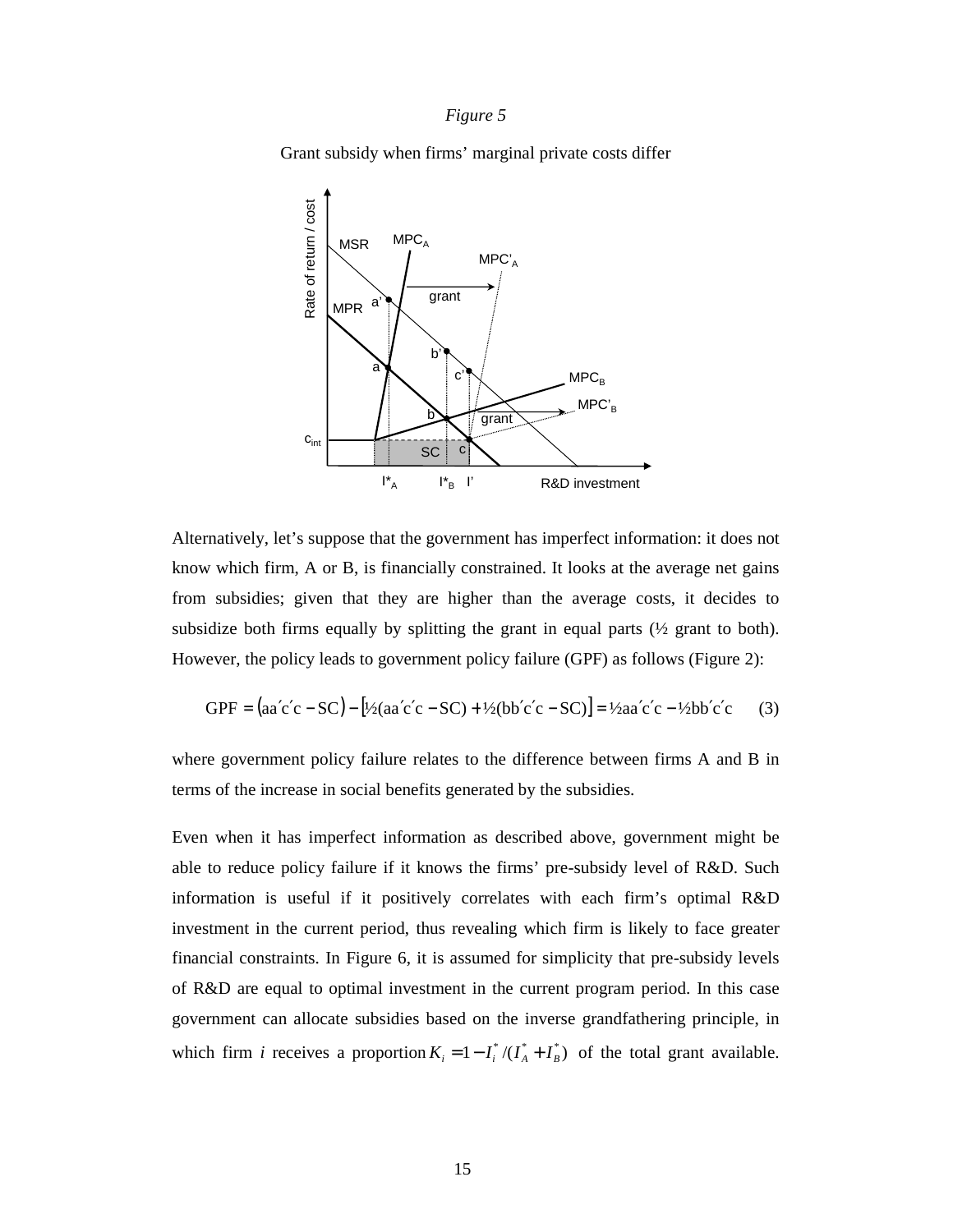That is, the subsidy is in inverse proportion to firms' pre-subsidy level of  $R&D$ .<sup>11</sup> Firm A, with a lower level of R&D, receives more subsidies ( $K_A = 2/3$ ), because it faces greater problems in finding external funding at a reasonable price. If the government strongly believes that pre-subsidy R&D reveals which firm is A and which is B, it could give the entire subsidy to the financially constrained firm A. However, if this belief is wrong the social benefits will be smaller than those produced by using the grandfathering principle.

## *Figure 6*

Grant subsidy when firms' marginal private costs differ (inverse grandfathering)



Figure 7 refers to a situation where the two firms differ in terms of innovative capabilities (i.e. marginal rates of return) but face equal financial constraints. If government is not aware of these differences and subsidies are delivered uniformly (same grant subsidy to both firms), a failure is very likely to arise. For example, in Figure 7, too large a grant subsidy is given to firm A: it would have chosen the same profit-maximizing R&D investment  $I'_{A}$  (point a') even with a smaller subsidy. In addition, since firm B has higher innovative capabilities than firm A, a grant to firm B will increase social benefits at a higher rate (per its marginal rate of cost) than in the case of firm A. If a grant were given to two firms of type B, the increase in social benefits would be  $2(bb'd'd)$ . However, if A and B are equally subsidized, the resulting government policy failure would be:

<sup>11.</sup> Note that in reality the grant or tax credit is often directly proportional to the pre-grant level of R&D, which suggests possible inefficiencies in the allocation of subsidies.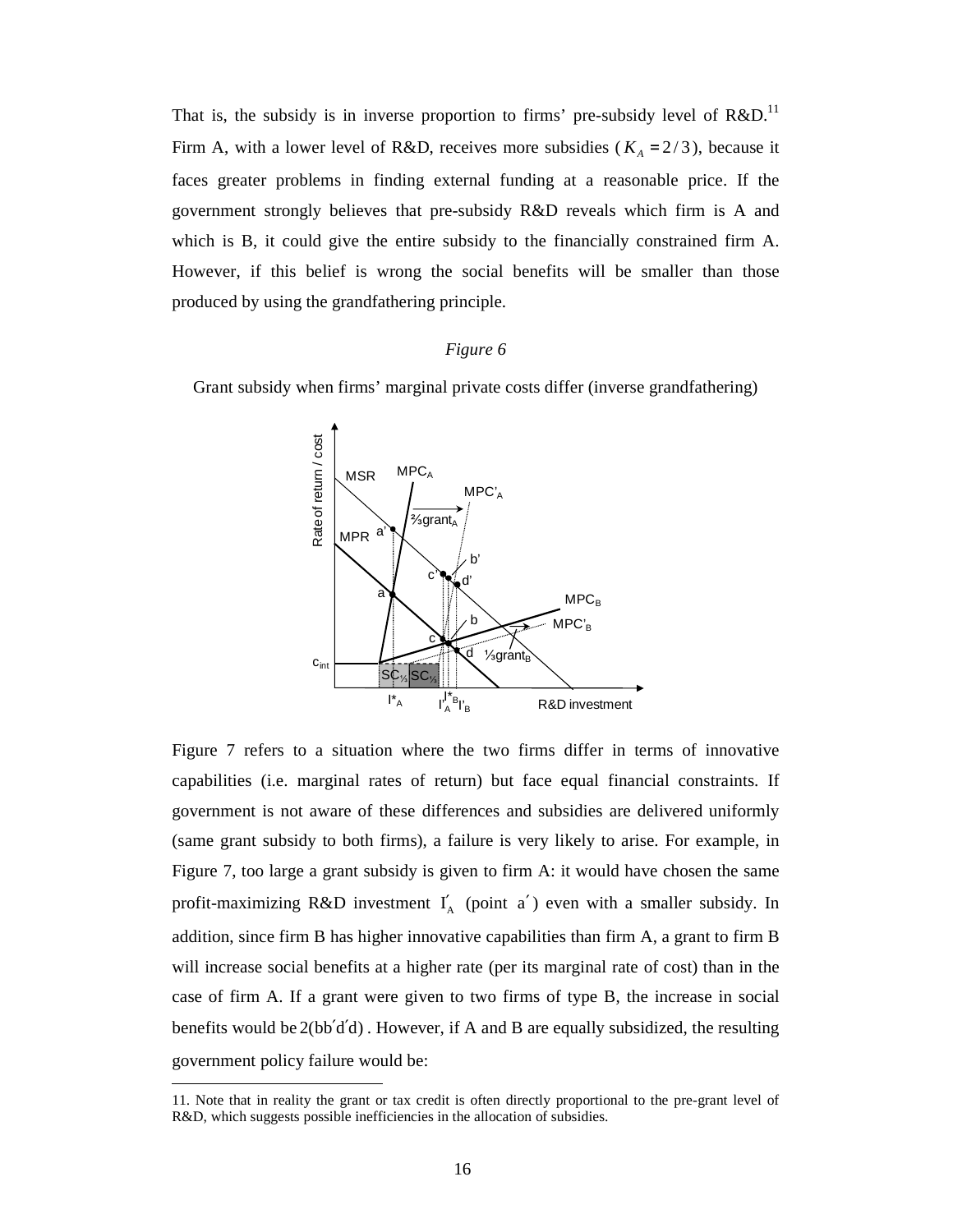$$
GPF = 2(bb'd'd - SC) - [(bb'd'd - SC) + (acc'a' - SC)]
$$
  
= (bb'd'd - SC) - (acc'a' - SC) = bb'd'd - acc'a' (4)

Note that firm B's (A's) social benefits  $bbd'd$  (acc'a') depend on the extent to which the subsidy generates increases in its investments and in social returns.

## *Figure 7*

Grant subsidy when firms' innovative capabilities differ



The government could also try to connect subsidy size to firms' pre-subsidy level of R&D when innovative capabilities differ. However, in this case government should give a larger, not smaller, proportion of the subsidy to the firm with stronger innovative capabilities  $(B)$  as revealed by larger  $R&D$  investments in the past (Figure 7). If the grandfathering principle is followed, firm *i* would receive a proportion  $K_i = I_i^* / (I_A^* + I_B^*)$  of the total grant subsidy available. However, firm B, with a higher level of R&D, receives more subsidies because its innovation capabilities are (supposed to be) better.

## **Policy Insights**

We have assumed that it is possible for government policy failure to derive only from informational constraints, and not from other problems characterizing bureaucracies (e.g., corruption and rent-seeking behavior of bureaucrats). Given this assumption, we have illustrated and analyzed the possibilities for active government policy failure when R&D subsidisable firms are heterogeneous, considering a variety of subsidy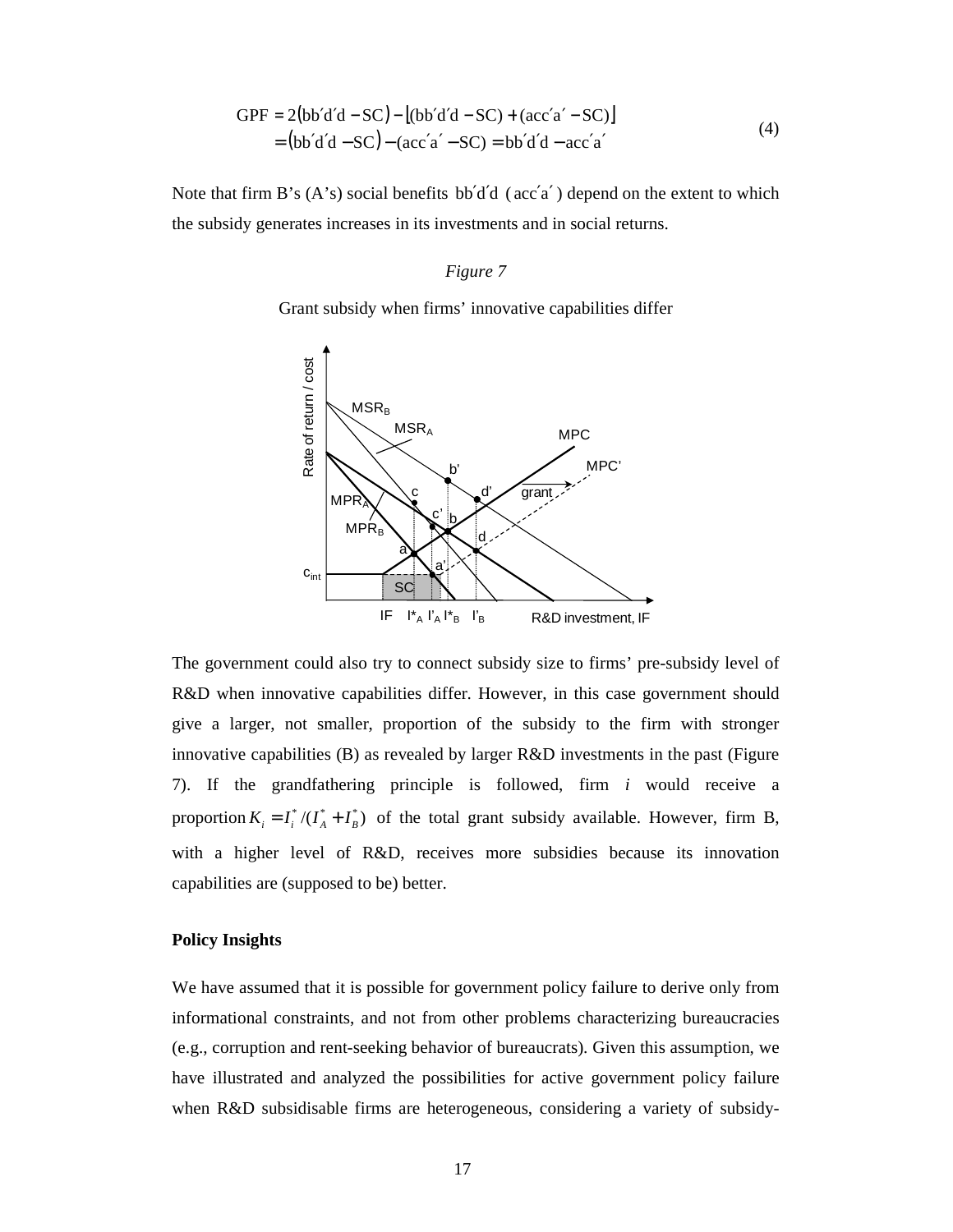allocation mechanisms. Firm heterogeneity may be unobservable by the government, and relates to: differing abilities of financially constrained (and unconstrained) firms (and their R&D projects) to generate social returns higher than mere private returns associated with R&D investments. In addition, our analysis has considered cases, where the severity of financing constraints differs across firms; or firms differ in terms of their innovative capabilities.

Our analysis has shown that government policy failure arises when all (or part of) the available subsidy funds are granted to financially constrained firms that do not generate spillovers. However, firms' ability to generate spillovers is a necessary but not a sufficient condition to merit the allocation of a subsidy to them. For example, if firms are financially unconstrained, there seems to be no rationale for R&D grants. The full amount of grant subsidy is wastefully spent regardless of the firms' ability to generate spillovers. In this case, we have shown that a tax credit may be a more efficient allocation scheme. However, in a tax credit allocation scheme one must also ensure that social returns are high enough to offset the potentially higher social costs associated with tax credits (this cost is higher since it benefits all R&D investments and firms, irrespective of heterogeneity and exposure to sources of market failure).

Firms may differ in terms of the severity of their financing constraints and/or their innovative capabilities. We have seen that government policy failure arises in a uniform-subsidy allocation when unobserved sources of heterogeneity exist. The failure is particularly likely if the available funds are granted to firms that i) suffer from relatively low financing constraints; or ii) have relatively low innovative capabilities.

Grandfathering allocation schemes (based on the pre-subsidy level of R&D) can be used in an attempt to minimize the government policy failure. We have shown that when the innovative capabilities of firms differ, direct grandfathering is recommended. However, when the marginal costs differ inverse grandfathering should be used instead. Thus, government policy failure arises in the grandfathering allocation scheme when: i) higher subsidies are incorrectly granted to firms with fewer financial constraints; ii) higher subsidies are incorrectly granted to firms with lower innovative capabilities.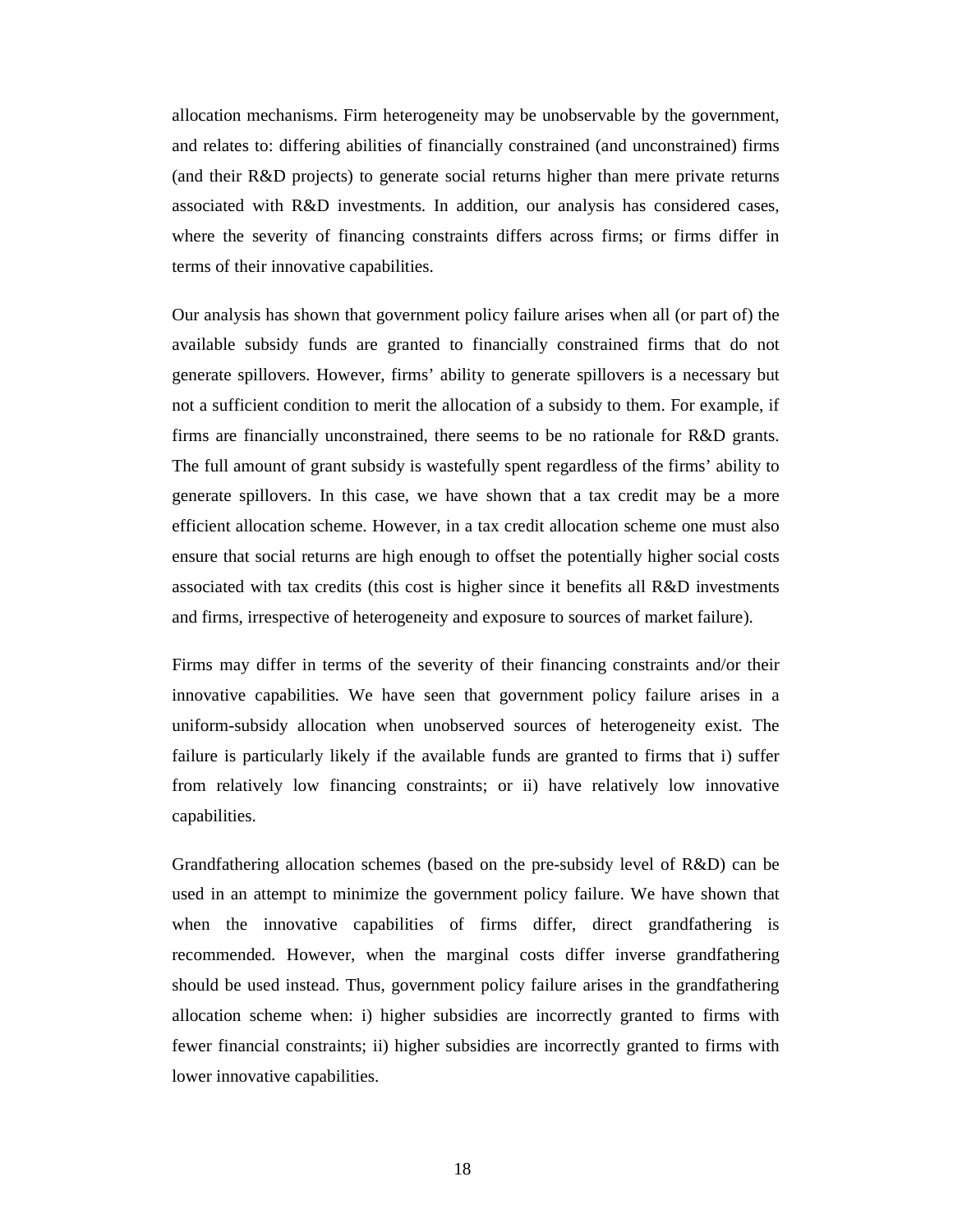Overall, it is not clear that either of these allocation mechanisms considered is clearly preferable in terms of minimizing government policy failure. With respect to R&D policy interventions and instruments, this finding challenges policymakers to carefully consider available options as they strive to support R&D investments by firms. We have dealt with policy initiatives in this paper, which seek to reduce the cost of R&D to the firm (Folster 1991; Stoneman 1991) and increase the pay-off of firm-level innovation. It is less easy to see how our static analysis can apply to policies designed to enhance the innovation potential of firms, such as collaborative R&D programs (Peck 1986; Baumol 1992; Geroski 1992); or to policies that link firms' internal efforts with public R&D carried out in the science base. The latter merits further investigation. What our analysis has the potential to achieve, however, is to encourage policymaking and academic communities to consider the range of R&D policy choices to be made by government. It also highlights the need to explore new ways to ameliorate information asymmetries between firms and government with respect to R&D investment decisions. Finally, our analysis highlights some of the true complexities in the R&D policy allocation process.

# **Conclusion**

Using a range of theoretical illustrations, we studied the notion of government policy failure in R&D policy in terms of allocation mechanisms for R&D funding at the micro (firm) level. This topic has been largely overlooked in the literature on government intervention with respect to R&D policy. This is an opportune time to examine this concept, in view of increased interest (among policymakers and academics alike) in the potential of R&D policy support to help economies not only to grow, but also to overcome economic ills resulting from the global financial crisis. It is particularly vital to limit government failure associated with R&D policy interventions in the current economic downturn; government budgets are more constrained than ever, so funding must be allocated as optimally as possible.

One of the key contributions of the current paper is its potential to stimulate further debate; such debate needs to happen from the perspective of both theory and policy. The paper highlights the benefits of reverting to theoretical underpinnings of microeconomic concepts like government failure, which are frequently bandied about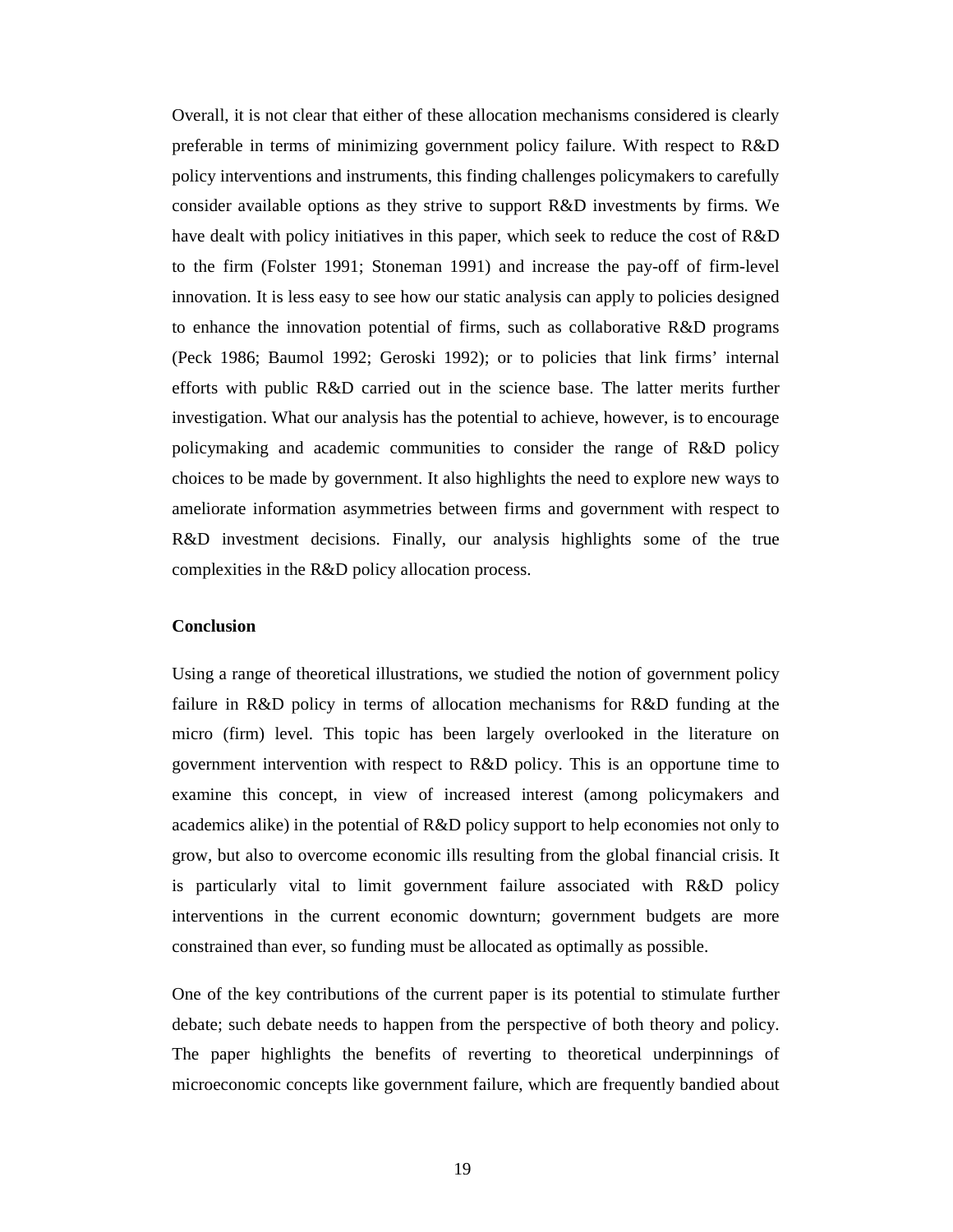but seldom understood in a policy context. The discussion here is merely the first step in this type of analysis.

Relationships between firms and government frequently last over many years and involve numerous support packages; therefore, modeling longer-term relationships (possibly within a general equilibrium analysis model which includes a macrodynamic perspective) should be of interest to future research in this field. A more general equilibrium framework would facilitate exploration of issues such as those surrounding provision of R&D subsidies to firms in a dynamic setting; there is a whole other story to be explored beyond the partial equilibrium framework presented in the current paper. Much more work still has to be undertaken in order to understand the potential positive and negative effects (and externalities) of R&D policy interventions and instruments in a broader general equilibrium setting.

## **References**

- Acemoglu, Daron and Thierry Verdier (2000). The choice between market failure and corruption, *American Economic Review.* 90: 194-211.
- Aidt, Toke S. (2003). The economic analysis of corruption, *The Economic Journal.* 113: F632–F652.
- Arrow, Kenneth (1962). Economic welfare and the allocation of resources for inventions. In Richard Nelson (eds.). *The Rate and Direction of Inventive Activity,* Princeton (pp. 609-626). Princeton NJ: University Press.
- Autio, Erkko, Sami Kanninen and Robin Gustafsson (2008). First-and second-order additionality and learning outcomes in collaborative R&D programs, *Research Policy.* 37: 59-76.
- Bailey, David, Helena Lenihan, and Josep-Maria Arauzo-Carod (2011). Industrial Policy after the Crisis, *Policy* Studies. 32(4): 303-308.
- Baumol, William J. (1992). Horizontal Collusion and Innovation, *The Economic Journal*. 102: 129-137.
- Becker, Bettina and Nigel Pain (2008). What determines Industrial R&D Expenditure in the UK? *The Manchester School.* 76: 66-87.
- Berggren, Niclas and Mikael Elinder (2012). Is tolerance good or bad for growth? *Public Choice.* 150: 283-308.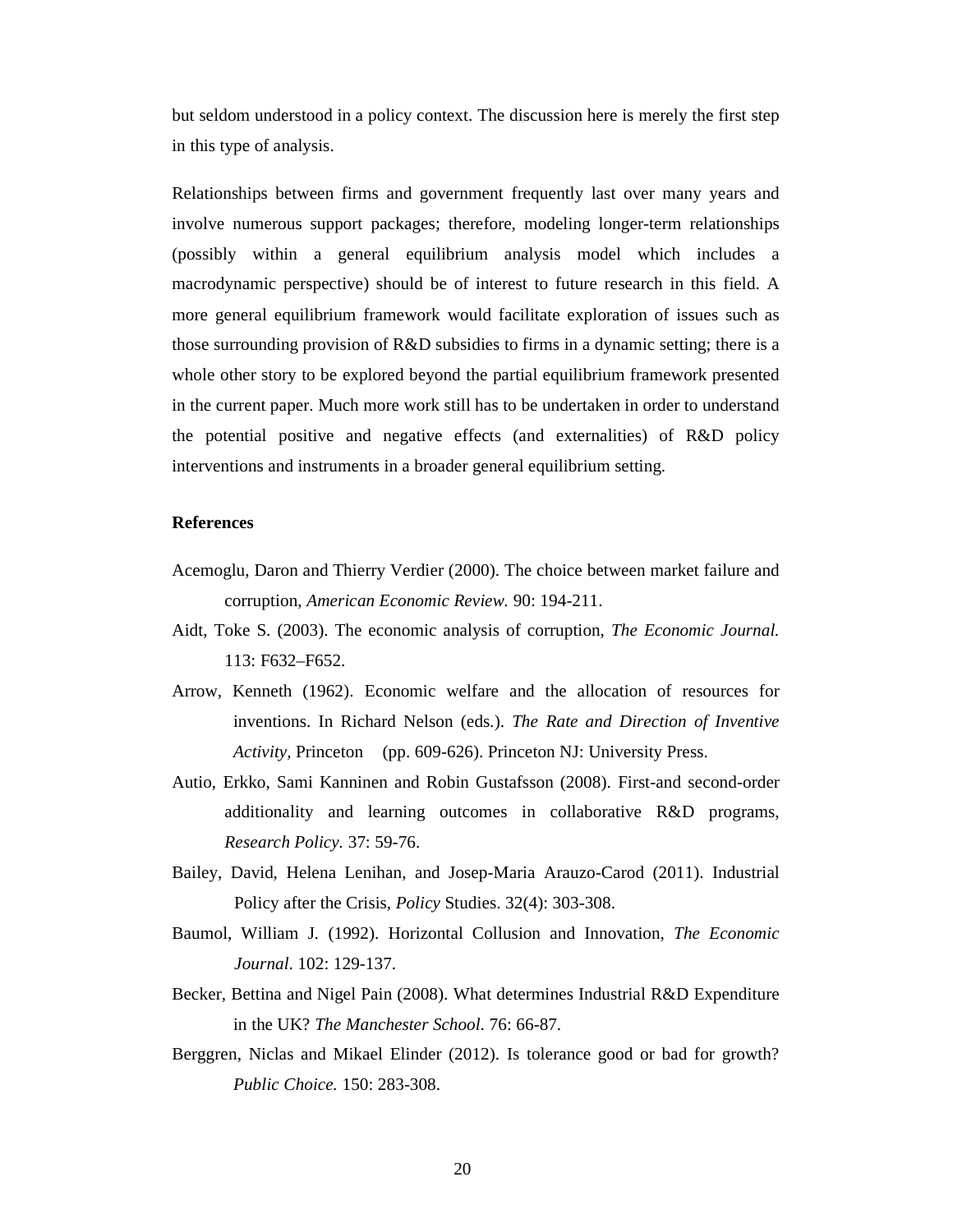- Blanes, J. Vicente and Isabel Busom (2004). Who participates in R&D subsidy programs? The case of Spanish manufacturing firms, *Research Policy.* 33: 1459-1476.
- Borrus, Michael and Jay Stowsky (1997). Technology Policy and Economic Growth, Working Paper 97, prepared for *Evaluating Clinton-Gore Technology Initiative* (working title) by Lewis M. Branscomb (ed.), Cambridge, MA, MIT Press.
- Bresnahan, Timothy F. and Manuel Trajtenberg (1995). General purpose technologies, 'Engines of growth'? *Journal of Econometrics.* 65: 83-108.
- Buiseret, Timothy, Hugh M Cameron and Luke Georghiou (1995). What differences does it make? Additionality in the public support of R&D in large firms, *International Journal Of Technology Management*. 10: 587-600.
- Busom, Isabel and Andrea Fernandez-Ribas (2008). The impact of firm participation in R&D programmes on R&D partnerships, *Research Policy.* 37: 240-257.
- Caloffi, A and Mariani, M (2011) 'Shaping regional policy responses: the design of innovation poles', *Policy Studies.* 32(4) 413-428
- Cerulli, Giovanni (2010). Modelling and measuring the effect of public subsidies to business R&D: A critical review of the econometric literature, *The Economic Record.* 86: 421-449.
- Clarysse, Bart Mike Wright and Philippe Musta (2009). Behavioural additionality of R&D subsidies: A learning perspective, *Research Policy.* 38: 1517-1533.
- Cornet, Maarten, Björn Vroomen and Marc Van der Steeg (2006). Do innovation vouchers help SMEs to cross the bridge towards science? in: *No 58 CBP Discussion Paper* CBP.
- Cornet, Maarten, Björn Vroomen and Marc.Van der Steeg (2007). De effectiviteit van de innovatievoucher 2004 en 2005 output van bedrijven, edited by C.D. P. 140.
- Czarnitzki, Dirk, Petr Hanel and Julio M. Rosa (2011). Evaluating the impact of R&D tax credits on innovation: A microeconometric study on Canadian firms, *Research Policy.* 40: 217-229.
- Czarnitzki, Dirk and Kornelius Kraft (2006). R&D and Firm Performance in a Transition Economy, *Kyklos.* 59: 481-496.
- Danish Innovation Policy (2010). Business R&D and Innovation in Denmark, The Danish Ministry for Science, Technology and Innovation, May.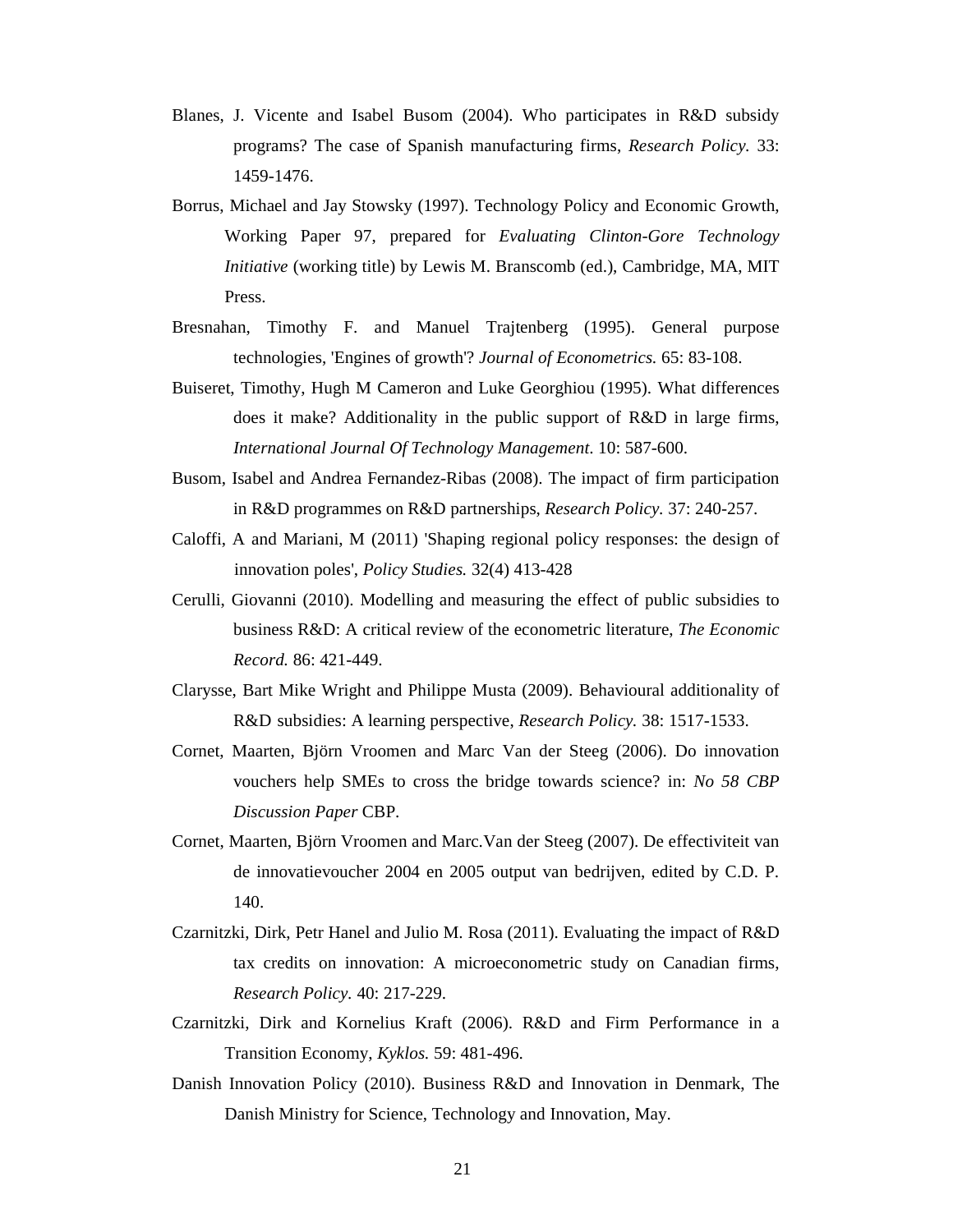- Dasgupta, Partha (1988). Patents, priority and imitation or, the economics of races and waiting games, *The Economic Journal*. 98: 66-80.
- D'Aspremont, Claude and Alexis Jacquemin (1988). Cooperative and non-cooperative R&D in duopoly with spillovers, *American Economic Review.* 78: 1133- 1137.
- David, Paul A., Bronwyn H. Hall and Andrew A. Toole (2000). Is public R&D to complement or substitute for private R&D? A review of the Econometric Evidence, *Research Policy*. 29: 497-529.
- DG ENTR-Unit D2 (2009). Availability and Focus on Innovation Voucher Schemes in European Regions, European Commission, Enterprise and Industry Directorate General.
- Dolfsma, Wilfred (2011). Government Failure Four Types. *Journal of Economic Issues.* 45: 593-604*.*
- Edquist, Harald (2011). Can Investment in intangibles explain the Swedish productivity boom in the 1990s? *The Review of Income and Wealth.* 57: 658-682.
- Fagerberg, Jan, David C. Mowery, and Richard R. Nelson (Eds.)(2006). *The Oxford Handbook of Innovation*. Oxford: Oxford University Press.
- Fier, Andreas, Birgit Aschhoff and Heide Löhlein (2006). Behavioural Additionality of Public R&D Funding in Germany, in: OECD (Ed.), *Government R&D Funding and Company Behaviour: Measuring Behavioural Additionality*. Paris: OECD.
- Folster, Stefan (1991). The art of encouraging innovation, A new approach to Government innovation policy, *The Industrial Institute for Economic and Social Research*, Stockholm.
- Fu, Qiang, Jingfeng Lu and Yuanzhu Lu (2012). Incentivizing R&D: Prize or subsidies? *International. Journal of Industrial Organization.* 30: 67-79.
- Fundenberg, Drew and Jean Tirole (1987). Understanding dissipation: on the use of game theory in industrial organisation, *American Economic Review.* 77: 176- 183.
- García-Quevedo, Jose (2004). Do Public Subsidies Complement Business R&D? A Meta-Analysis of the Econometric Evidence, *Kyklos.* 57: 87-102.
- Geroski, Paul A (1992). Vertical Relations Between Firms and Industrial Policy, *The Economic Journal*. 102: 138-147.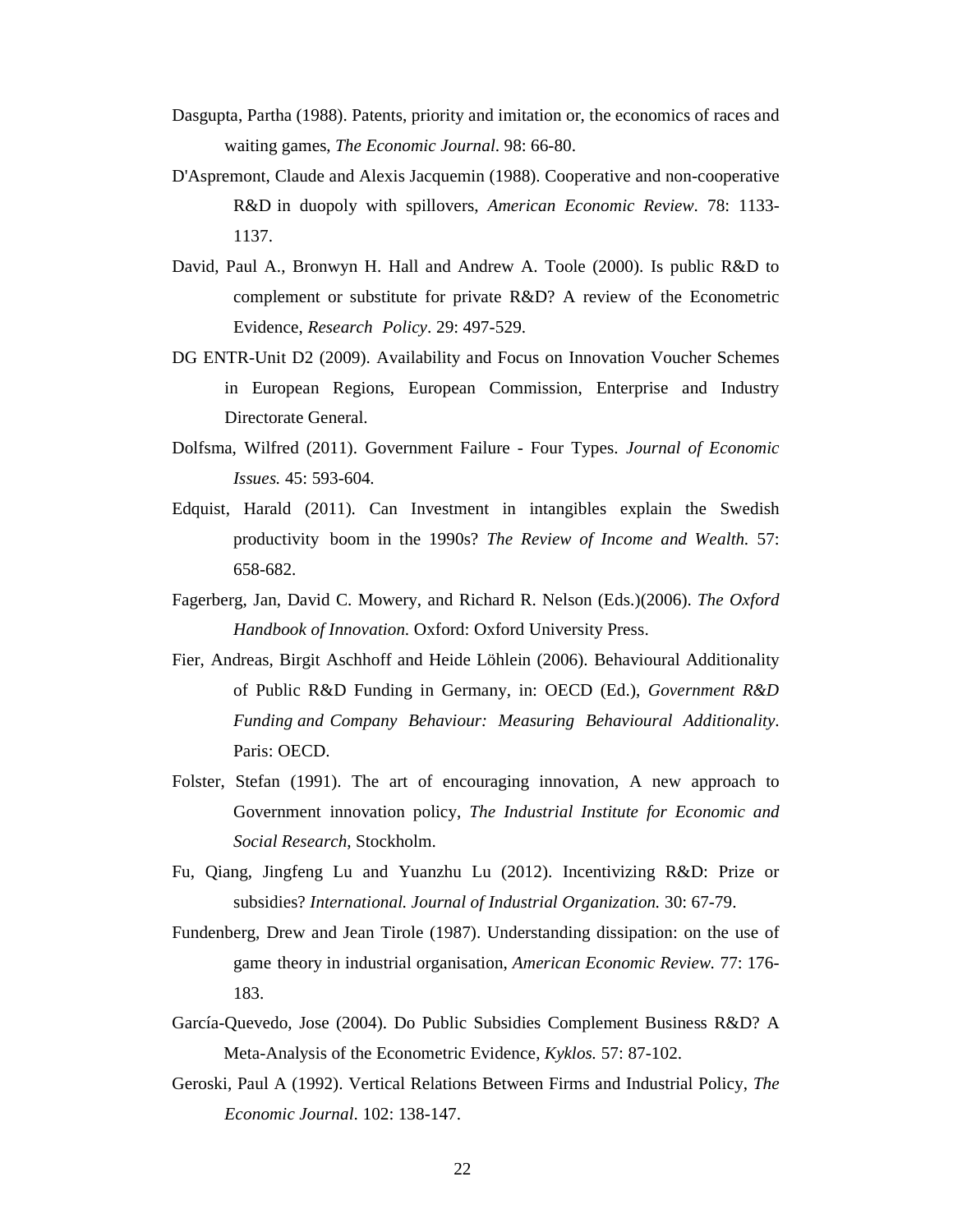- Giebe, Thomas, Tim Grebe and Elmar Wolfstetter (2006). How to allocate R&D (and other) subsidies: An experimentally tested policy recommendation, *Research Policy,*35: 1261–1272.
- Giodani, Paolo E. and Luca Zamparelli (2011). On robust asymmetric equilibria in asymmetric R&D-driven growth economies, *Decisions Economics and Finance.* 34: 67-84).
- Glykou, I and Pitelis, C.N. (2011) 'On the political economy of the state, the publicprivate nexus and industrial policy' *Policy Studies.* 32(4), 461-478
- Griffith, Rachel (2000). How important is business  $R \& D$  for economic growth and should the government subsidise it*? Institute for Fiscal Studies briefing paper* no 12. www.hm-treasury.gov.uk/media/5/9/255.pdf. Accessed 20th March 2013.
- Hall, Bronwyn (2002). The financing of research and development, *Oxford Review of Economic Policy.* 18: 35-51.
- Hall, Bronwyn and John van Reenen (2000). How effective are fiscal incentives for R&D? A review of the evidence, *Research Policy.* 29: 449–469.
- Holmström, Bengt and Jean Tirole (1997). Financial intermediation, loanable funds, and the real sector, *Quarterly Journal of Economics.* 112: 663-691.
- Hottenrott, Hanna and Bettina Peters (2012). Innovative Capability and Financing Constraints for Innovation: More Money, More Innovation? *Review of Economics and Statistics.* 94: 1126-1142.
- Howe, J. D. and Donald McFetridge (1976). The Determinants of R & D Expenditures, *The Canadian Journal of Economics.* 9: 57–71.
- Huergo, Elena and Mayte Trenado (2010). The Application for and the Awarding of Low- Interest Credits to Finance R&D Projects, *Review of Industrial Organization*. 37: 237-259.
- Innovation Union (2011). State of the Innovation Union, European Commission, Brussels. http://ec.europa.eu/research/innovation-union/pdf/state- of-the union/2011/state\_of\_the\_innovation\_union\_2011\_brochure\_en.pdf#view=fit& pagemode=none. Accessed 15th August 2012.
- Jones, Charles I. and John C. Williams. (1998). Measuring the social return to R&D, *The Quarterly Journal of Economics.* 113: 1119–1135.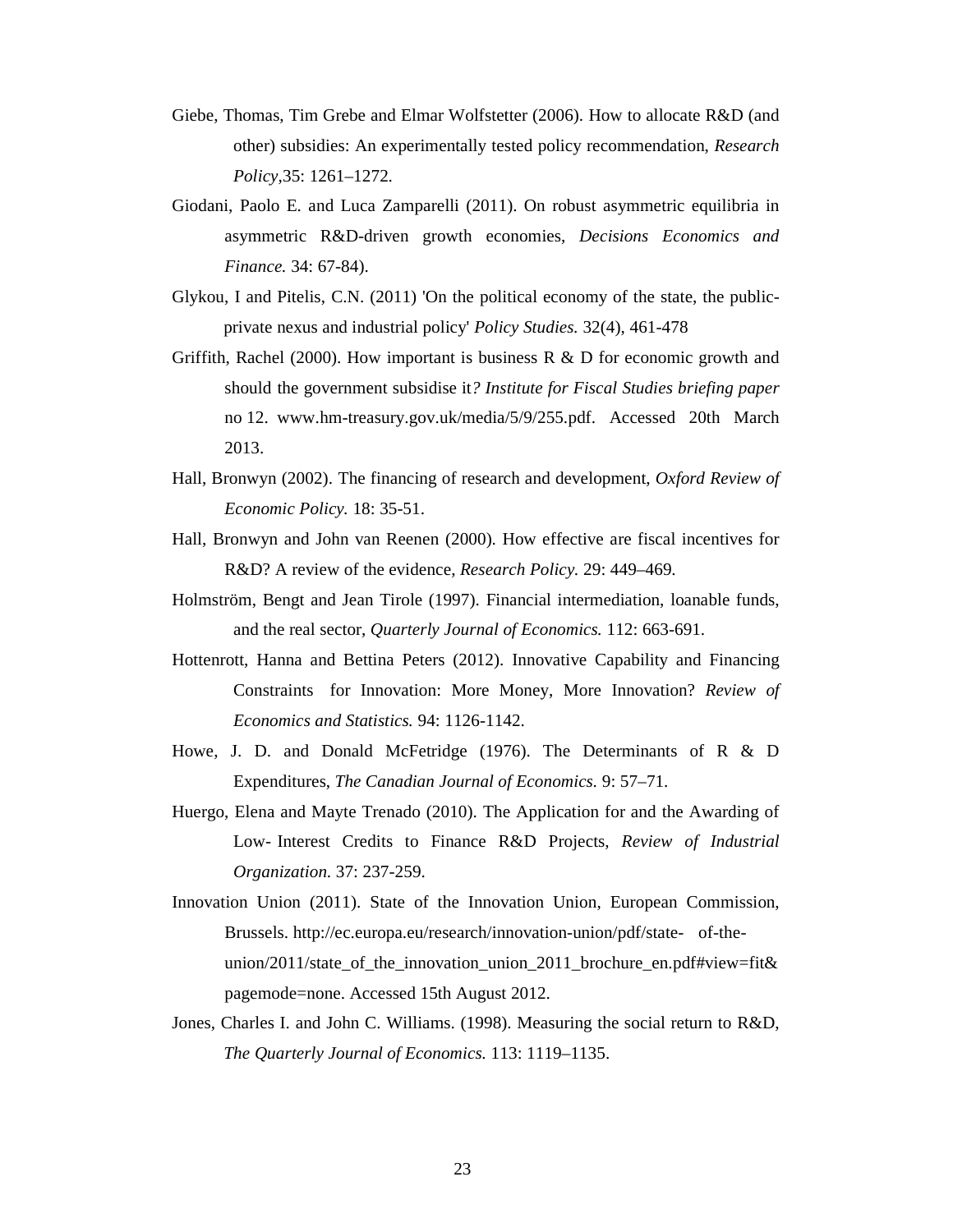- Klette, Tor Jakob, Moen Jarle and Zvi Griliches (2000). Do subsidies to commercial R&D reduce market failures? Microeconometric Evaluation Studies, *Research Policy.* 29: 471-495.
- Kreuger, Anne O. (1990). Government Failures in Development, *Journal of Economic Perspectives.* Summer: 9-23.
- Lenihan, Helena (2011). Enterprise policy evaluation: is there a 'new' way of doing it? *Evaluation and Program Planning.* 34: 323-332.
- Luukkonen, Terttu (2000). Additionality of EU Framework Programmes, *Research Policy.* 29: 711-724.
- Mansfield, Edwin, John Rapoport, Anthony Romeo, Samuel Wagner and George Beardsley (1977). Social and Private Rates of Return from Industrial Innovations, *Quarterly Journal of Economics.* 91: 221-240.
- Martin, Stephen and John T. Scott (2000). The nature of innovation market failure and the design of public support for private innovation, *Research Policy.* 29: 437- 447.
- Metcalfe, Stan (1997). Technology Systems and Technology Policy: in Daniele Archibugi and Jonathan Michie (eds.). *An Evolutionary Framework*. *Technology, Globalisation and Economic Performance.* Cambridge: Cambridge University Press.
- Meuleman, Miguel and Wouter DeMaeseneire (2012). Do R&D subsidies affect SMEs' access to external financing? *Research Policy.* 41: 580-591.
- Myers, Stewart C. and Nicholas S. Majluf (1984). Corporate financing and investment decision when firms have information that investors do not have, *Journal of Financial Economics.* 13: 187-221.
- Nedergaard, Peter (2006). Market failures and government failures: A theoretical model of the common agricultural policy, *Public Choice.* 127: 393-413.
- Nelson, Richard R. (1959). The Simple Economics of Basic Scientific Research. *Journal of Political Economy.* 67: 297-306.
- Niskanen, William A. (1971). *Bureaucracy and Representative Government.* Chicago: Aldine-Atherton.
- Ortega-Argiles, Raquel, Marco Vivarelli and Peter Voigt (2009). R&D in SMEs: a paradox? S*mall Business Economics.* 33: 3-11.
- Pack, Howard and Kamal Saggi (2006). Is there a case for Industrial Policy? A critical survey, *The World Bank Research Observer. 21:* 267-297.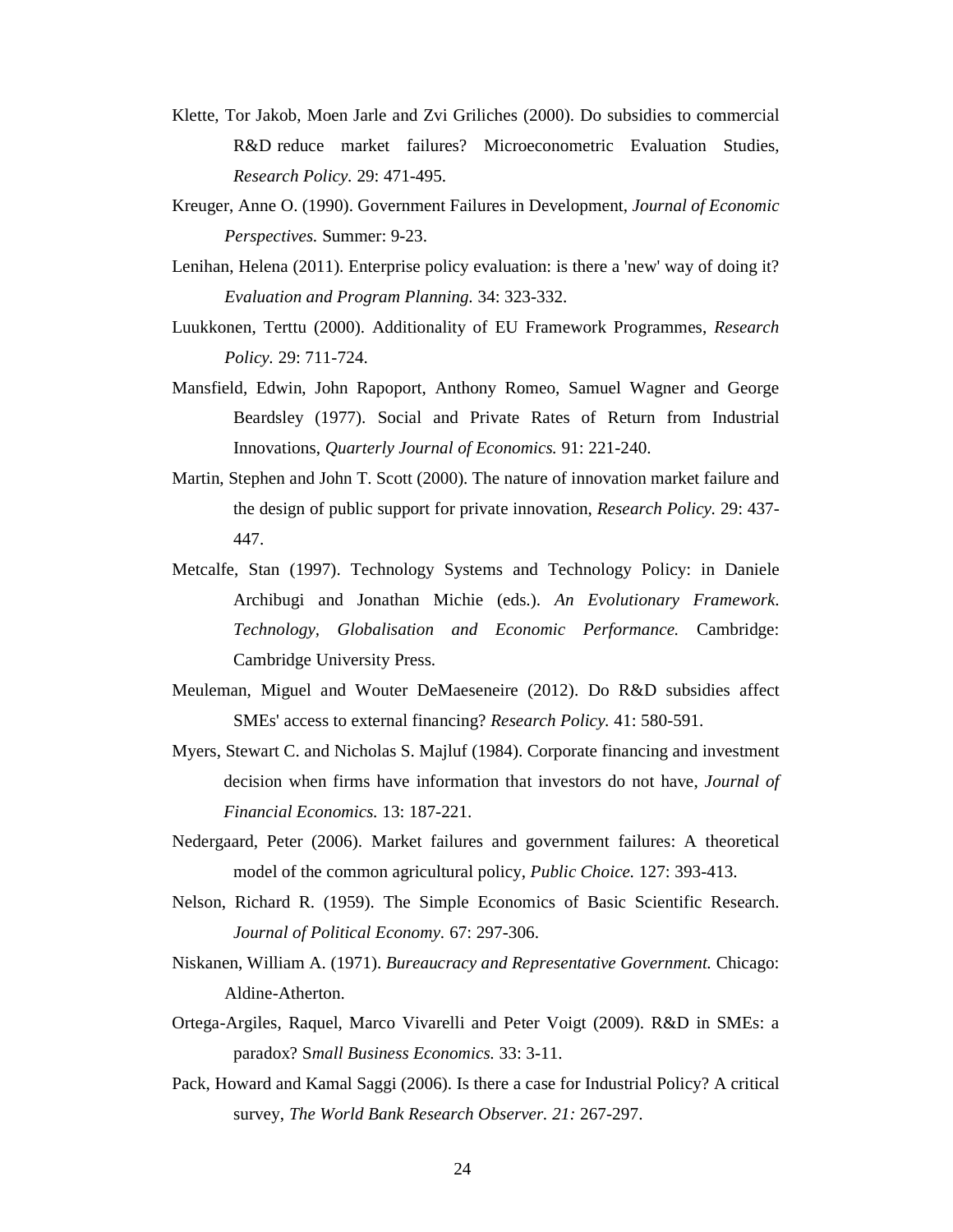- Paunov, Caroline (2011). The global crisis and firms' investments in innovation, *Research Polic*y. 41: 24-35.
- Peck, Merton (1986). Joint R&D: the case of the microelectronic computer corporation, *Research Policy.* 15: 219-231.
- Peneder, Michael (2008). The problem of private under-investment in innovation: A policy mind map, *Technovation.* 28: 518-530.
- Ramstad, E (2009) 'Expanding innovation systems and policy-an organisational perspective' *Policy Studies.* 30(5), 533-553
- Rodrik, Dani (2008). Industrial policy: Don't ask why, ask how, *Middle East Development Journal.* Demo Issue: 1–29.
- Roper, Stephen, Nola Hewitt-Dundas and James Love (2004). An Ex Ante Evaluation Framework for the Regional Benefits of Publicly Supported R&D Projects. *Research Policy.* 33: 487-509.
- Spence. Michael (1984). Cost Reduction, Competition and Industry Performance, *Econometrica.*52: 101-121.
- Stiglitz, Joseph (2000). *Economics of the Public Sector:* (3rd edn.). W.W. Norton & Company.
- Stiglitz, Joseph E. and Andrew Weiss (1981). Credit rationing in markets with imperfect information, *American Economic Review.* 71: 393-410.
- Stoneman, Paul (1991). The use of a levy/grant system as an alternative to tax based incentives for R&D, *Research Policy.* 20: 195-201.
- Takalo, Tuomas and Tanja Tanayama (2010). Adverse selection and financing of innovation: Is there a need for R&D subsidies? *Journal of Technology Transfer.* 35: 16-41.
- Takalo, Tuomas, Tanja Tanayama and Otto Toivanen (2013). Estimating the Benefits of Targeted R&D Subsidies, *Review of Economics and Statistics*. doi: 10.1162/REST\_a\_00280.
- Technopolis (2010). Policy Instruments for Regional Innovation: Innovation Vouchers. Belgium: Technopolis.
- Toivanen, Otto (2006). Innovation and research policies: two case studies of R&D subsidies, *EIB papers.* 11: 54-78.
- Trajtenberg, Manuel (2001). R&D Policy in Israel: An Overview and Reassessment: in Maryann P. Feldman and Albert N. Link, (eds.). *Innovation Policy in the*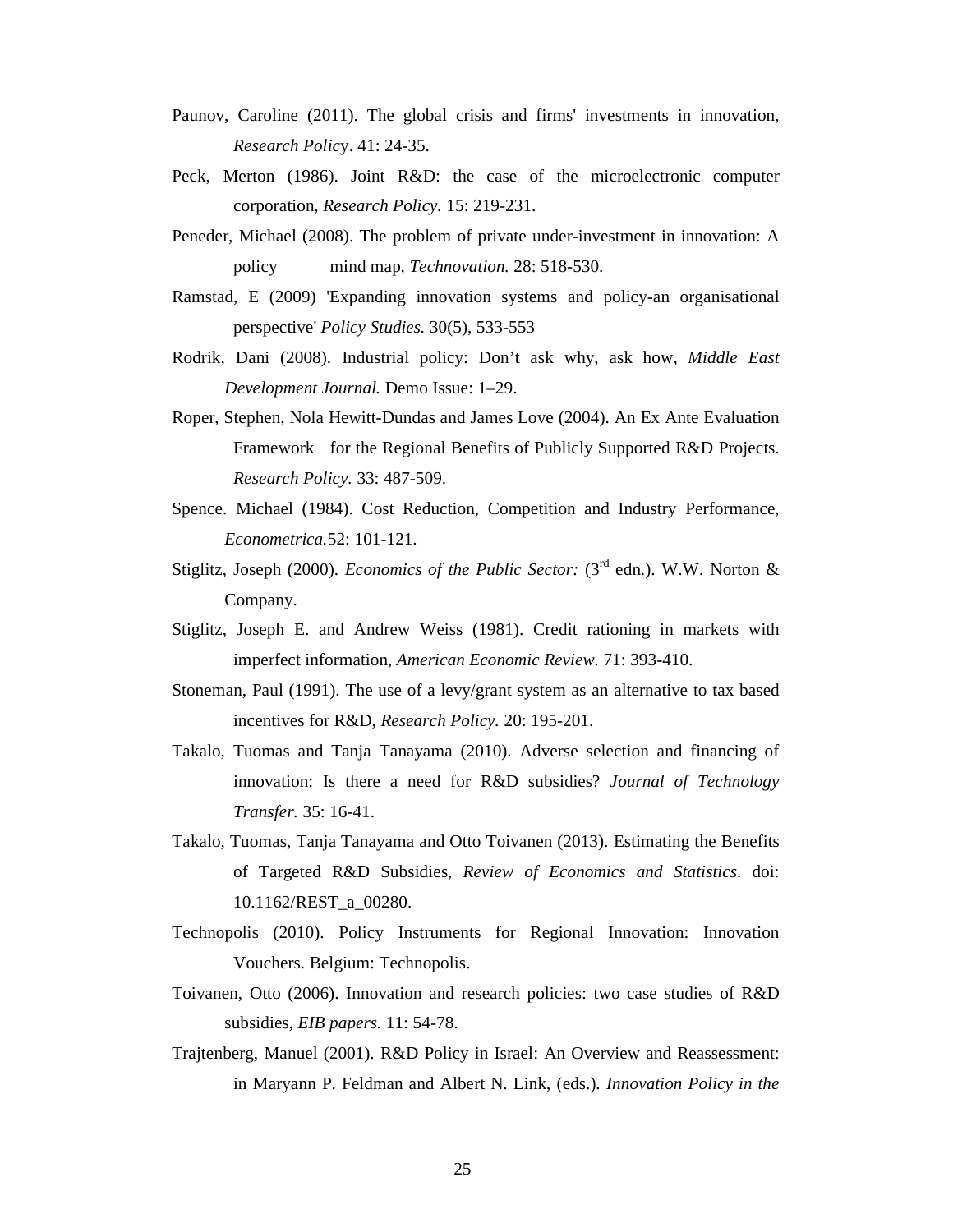*Knowledge- Based Economy*, Boston: Kluwer Academic Publishers: 409- 454.

- Weimer, David L. and Aidan Vining (2005). *Policy Analysis: Concepts and Practice*,  $(4<sup>th</sup>$  edn). Upper Saddle River, NJ: Pearson Prentice Hall.
- Winston, Clifford (2006). Government Failure versus market Failure: microeconomics Policy Research and Government Performance, *AEI-Brookings Joint Center for Regulatory Studies* Washington, D.C. http://www.brookings.edu/views/papers/winston/20061003.pdf. Accessed 14 August 2012.
- Witt, Ulrich (1996). Innovations, externalities and the problem of economic progress, *Public Choice.* 89: 113-130.
- Wu, Yonghong (2008). State R&D Tax Credits and High-Technology Establishments, *Economic Development Quarterly.* 22: 136-148.
- Wyckoff, Andrew (2009). Innovating a recovery. *OECD Observer.* June, 273: 32-33.
- Zúñiga-Vicente, JoséÁngel, César Alonso-Borrego, Francisco Forcadell and José I. Galán (2013). Assessing the effect of public subsidies on firm R&D investment: A survey, *Journal of Economic Surveys.* doi: 10.1111/j.1467- 6419.2012.00738.x.